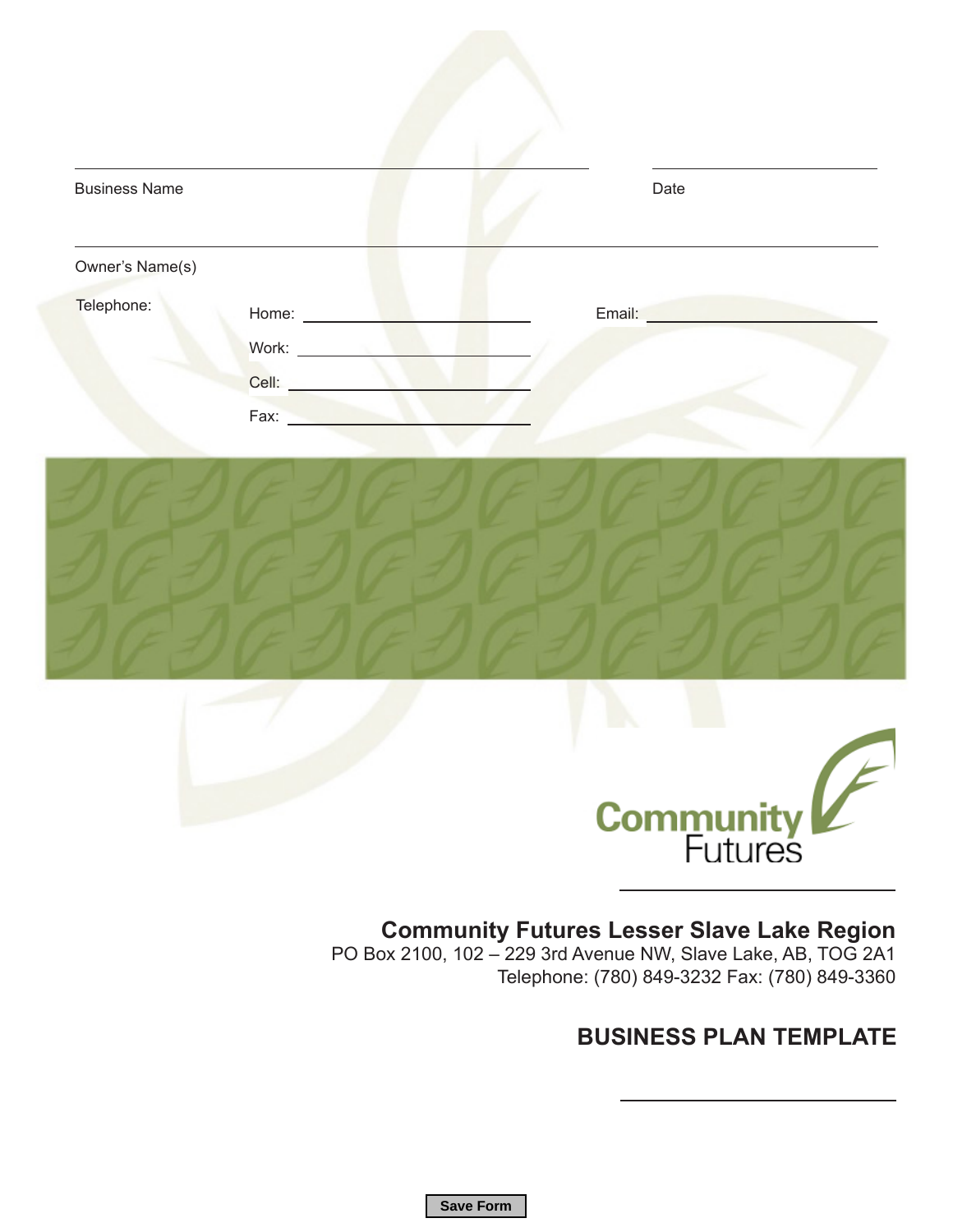#### **BUSINESS PLAN TEMPLATE**

## **What is a Business Plan?**

A business plan helps you to determine if your business is likely to be viable, and focuses your efforts to improve your chances of success. As you prepare your plan you will get the answers to key questions such as:

- Is my business viable?
- What are the strengths and weaknesses of my business?
- Who are my customers and how do I plan to get them to buy from me?
- Who are my competitors?
- What skills will I need to properly run this business?

**Business plans are for YOU!** They are very effective in making your business more successful and reduce the chances of failure. Developing a business plan will help you think out how you intend to reach your goals. Your business will have more focus and direction simply by having a plan. Business planning will help you assess your business idea and work out problems before they occur. That is why banks, investors, and lenders like Community Futures require them.

## **How do I use this Business Plan package?**

Do not be dismayed by the size of this package. It may seem large, but it is designed to guide you through the creation of your business plan by turning it into a series of bitesized pieces.

Each section has several parts. Each part contains a list of questions and examples. Your business plan is made up of the answers to those questions. This business plan package has fill-in-the-blanks pages for each section.

You may be asking where do I get the answers to the questions? The answer is market research. The answers to the questions are not just guesses; they must be supported by facts. Remember that information gathered for the Visioning section of the plan will be turned into numbers in the Financial section of the plan. The Projected Cash Flow is your vision turned into numbers.

You do not have to use the fill-in-the-blanks format; you are free to use any format you wish. However, be sure that your plan covers the areas outlined in this package.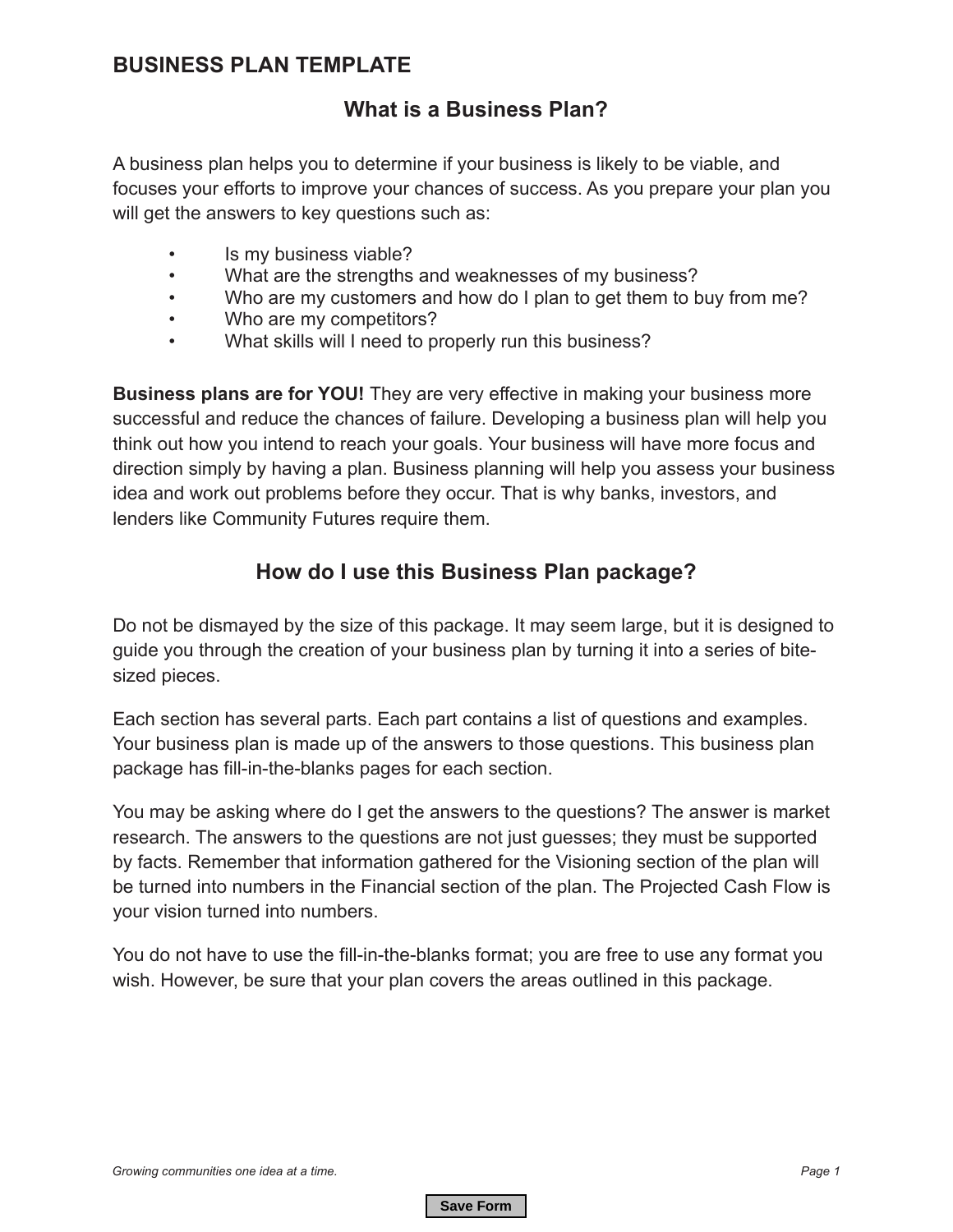#### **Table of Contents**

Section 1 - Executive Summary

Section 2 - Vision

 Business Background Your Products or Services Your Customers The Industry The Competition The Marketing Plan The Management Team Business Structure Operating Plan Not-So Minor Details

Section 3 - Financial Projections

 Start-Up Costs & Capital (Fund Use & Source) Personal Requirements Sales Projections Projected Cash Flow

- Section 4 Conclusions & Summary
- Section 5 Business Financing
- Section 6 Supporting Documentation
- Section 7 Arranging Financing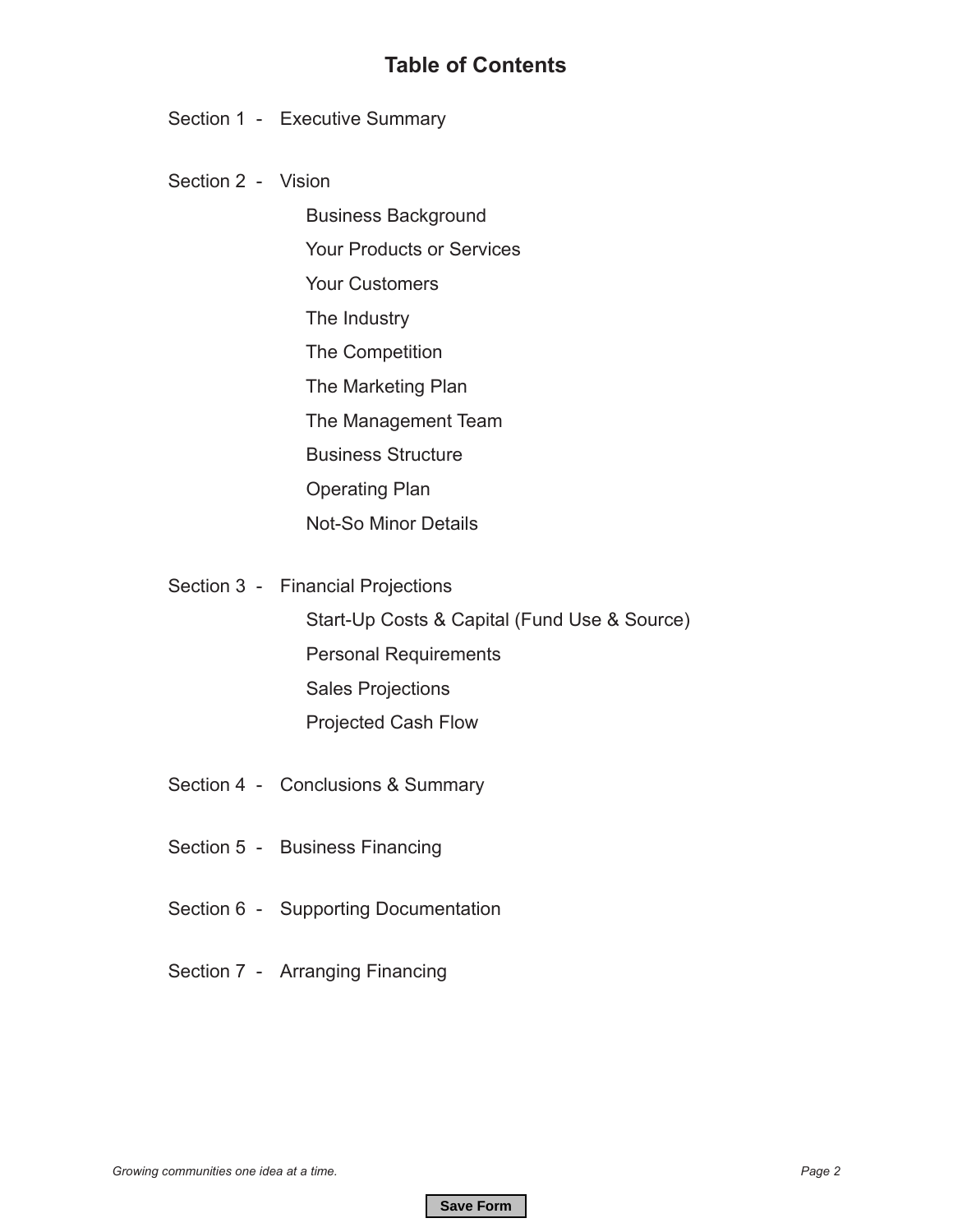# **SECTION 1 - EXECUTIVE SUMMARY**

Although this is the first page of the Business Plan it is the last page to be completed. It should not exceed 2 pages. A brief explanation of the business products/services, management, market, location and financing requirements should be included. If you are expanding an existing business, describe both its present performance and the improved level of business that is expected to result from the expansion.

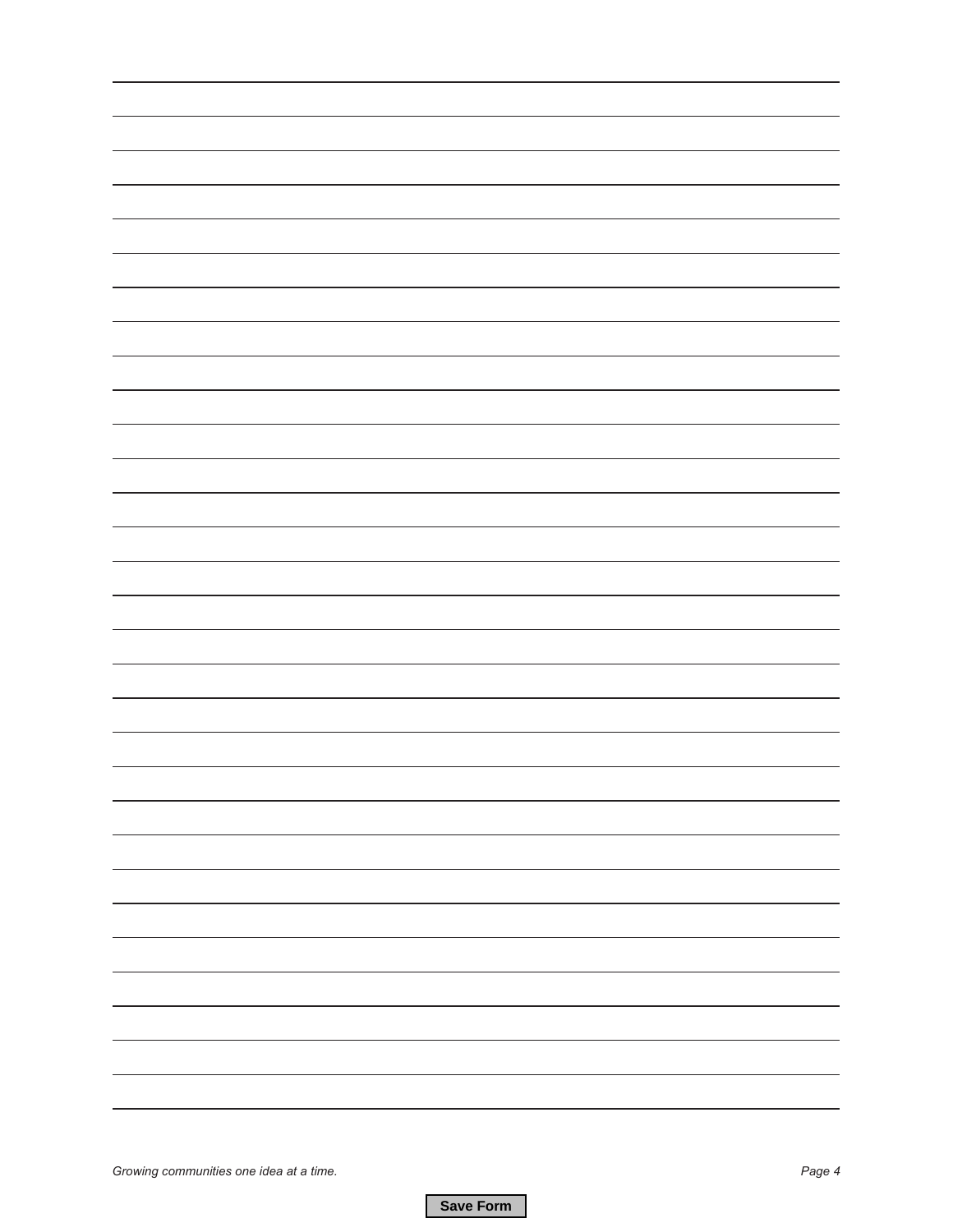# **SECTION 2 - YOUR VISION**

This section is a description of your business. It covers areas such as the products you are selling your customers, how you will make your customers want to buy from you, who your competition is, etc. This is where you explain your plans for today, and areas of expansion for tomorrow.

## **BUSINESS BACKGROUND**

Please explain where the idea for this business came from, and why you have decided to pursue it. If this is an existing business, write a short history of your business, including how long your company has been in business.

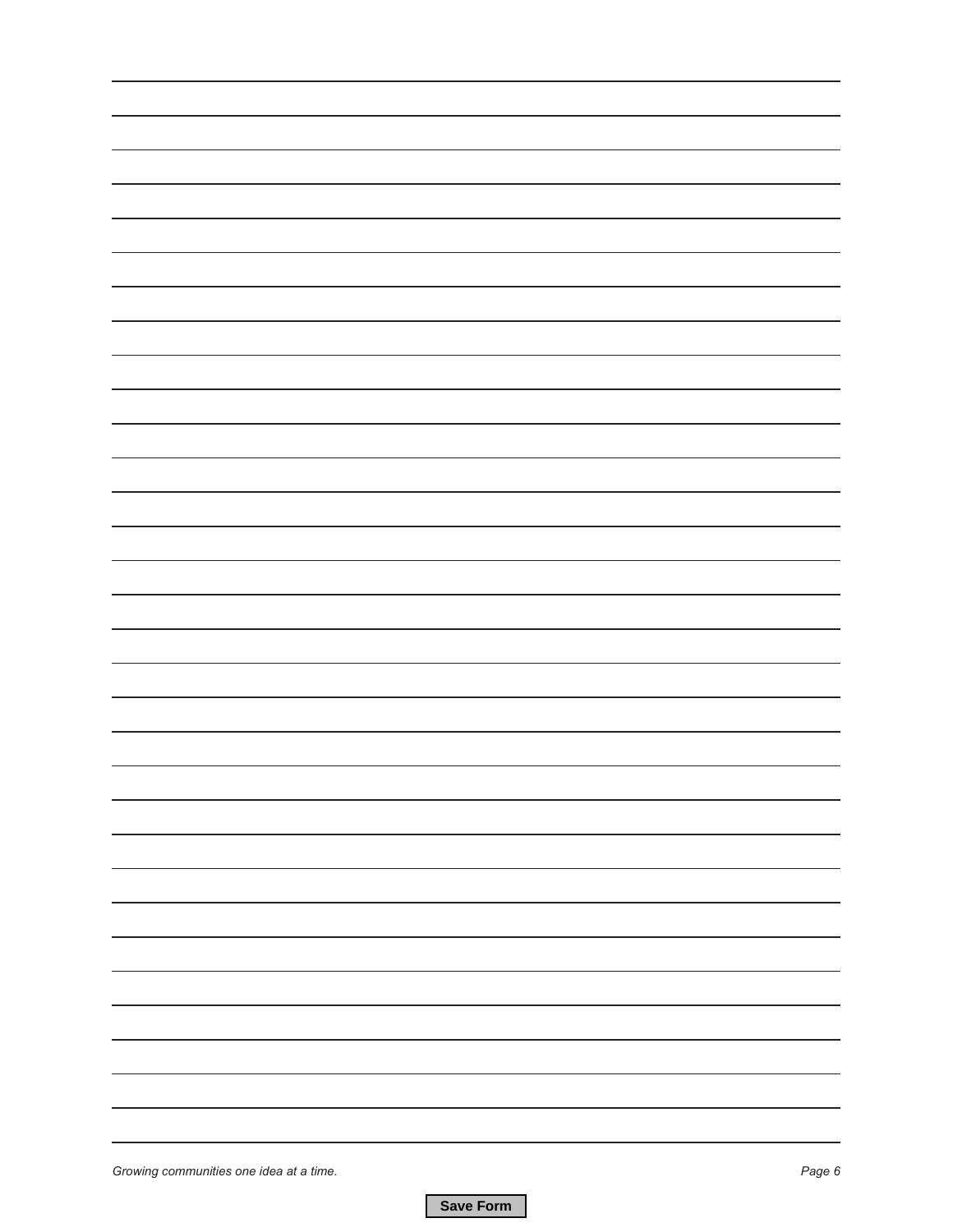## **YOUR PRODUCTS OR SERVICES**

A product or service is a good you will sell or a service you will provide. Your business may focus on one type of product or service, or it may offer several different kinds. It is crucial that you have a clear understanding of the different kinds of products you offer (or plan to offer) because this will help you identify who your customers are.

Concentrate on major types of product rather than listing every single item. Consider these examples:

- ◊ A retail jewelry store might have four areas (fine gold jewelr , fashion jewelry, giftware and china/crystal/silverware), or it may focus on one or two of those areas.
- ◊ A carpenter offering a full range of services may have two areas; major jobs (house construction, sun decks, trusses) and basic home renovation/ maintenance.
- ◊ A restaurant may also offer catering services to hotels and cater private functions (home & office parties, special events, etc.) - three areas in total

One reason for listing each of these separately is that each group may have different types of customers with different needs. You may want to promote each area of your business in a different way from the others, since the advertising that reaches one market may not reach others. These groups may also have different mark-ups or gross profit margins associated with them. Listing them separately aids in determining how much inventory will be purchased in the Cash Flow Projection. Different products or services may also have different sales cycles (ie: you may sell more of one product during the summer, and more of another product during the winter). By grouping them separately it makes it easier to project expected sales.

Be sure to provide a brief description of your products or services that will help the reader of your plan better understand your business. Describe what they will or will not do. List all features and benefits of your products, and make special note of any features that differentiate your products or services from those of the competition.

Include any exhibits such as drawings or photographs of the product to be manufactured, or a description of the services to be offered.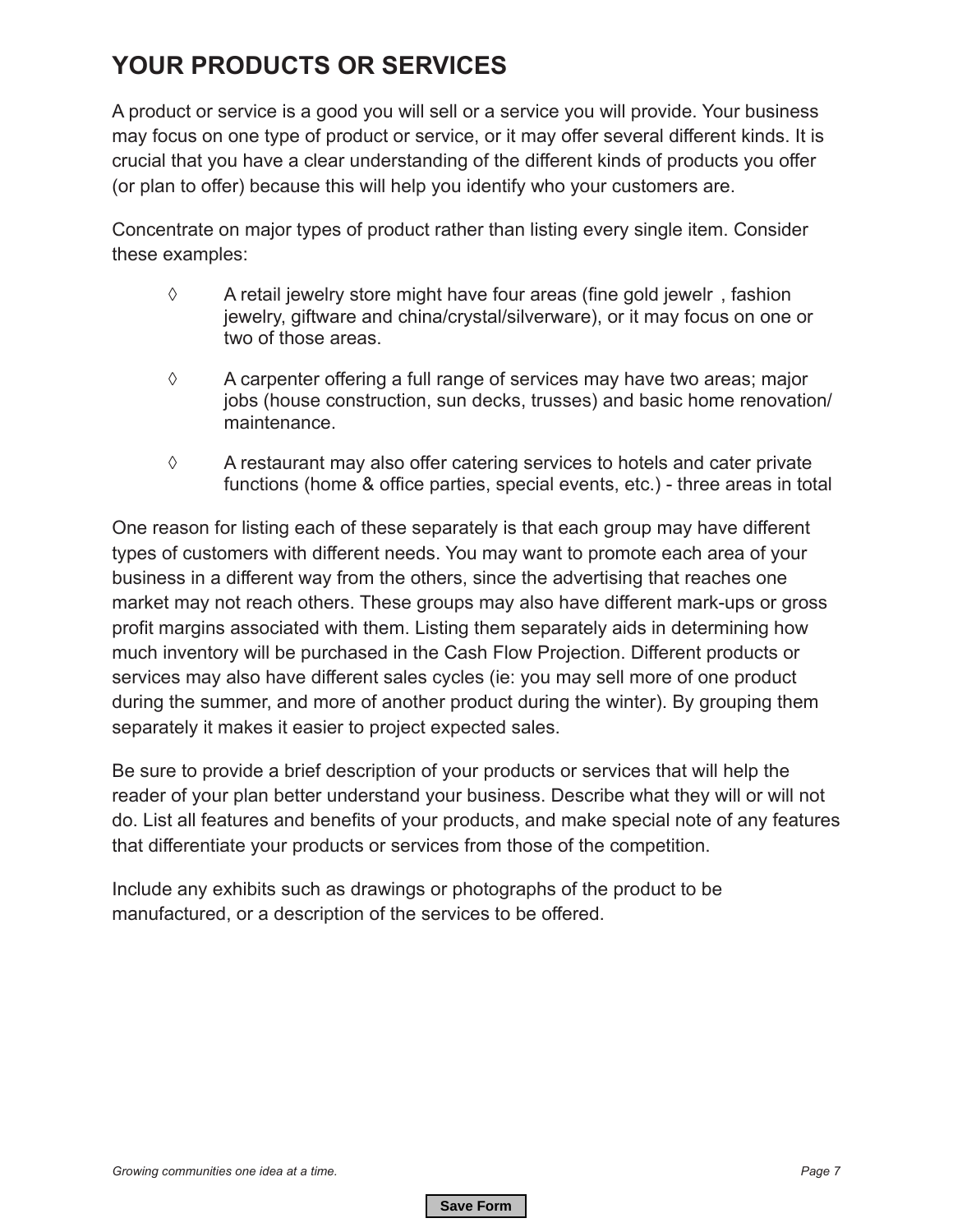## **Your Products/Services**

| Product #1: __________________________________ |                                                                                                                                                                                                          |
|------------------------------------------------|----------------------------------------------------------------------------------------------------------------------------------------------------------------------------------------------------------|
|                                                | Price: ______________________ How was Price Determined: ________________________                                                                                                                         |
|                                                | <u> 1989 - Johann Stoff, amerikansk politiker (* 1908)</u>                                                                                                                                               |
|                                                |                                                                                                                                                                                                          |
|                                                | Price: _______________________ How was Price Determined: _______________________                                                                                                                         |
|                                                | ,我们也不会有什么。""我们的人,我们也不会有什么?""我们的人,我们也不会有什么?""我们的人,我们也不会有什么?""我们的人,我们也不会有什么?""我们的人                                                                                                                         |
|                                                | ,我们也不会有什么。""我们的人,我们也不会有什么?""我们的人,我们也不会有什么?""我们的人,我们也不会有什么?""我们的人,我们也不会有什么?""我们的人                                                                                                                         |
|                                                | Price: ___________________ How was Price Determined: ___________________________<br><u> 1989 - Andrea Santa Andrea Andrea Santa Andrea Andrea Andrea Andrea Andrea Andrea Andrea Andrea Andrea Andre</u> |
|                                                | <u> 1989 - Johann Stoff, amerikansk politiker (* 1908)</u><br>,我们也不会有什么。""我们的人,我们也不会有什么?""我们的人,我们也不会有什么?""我们的人,我们也不会有什么?""我们的人,我们也不会有什么?""我们的人                                                           |
|                                                |                                                                                                                                                                                                          |
|                                                | Price: _______________________ How was Price Determined: _______________________                                                                                                                         |
|                                                |                                                                                                                                                                                                          |
| Product #5: _______________________________    |                                                                                                                                                                                                          |
|                                                | Price: __________________ How was Price Determined: ____________________________                                                                                                                         |
|                                                |                                                                                                                                                                                                          |
| Growing communities one idea at a time.        | Page 8                                                                                                                                                                                                   |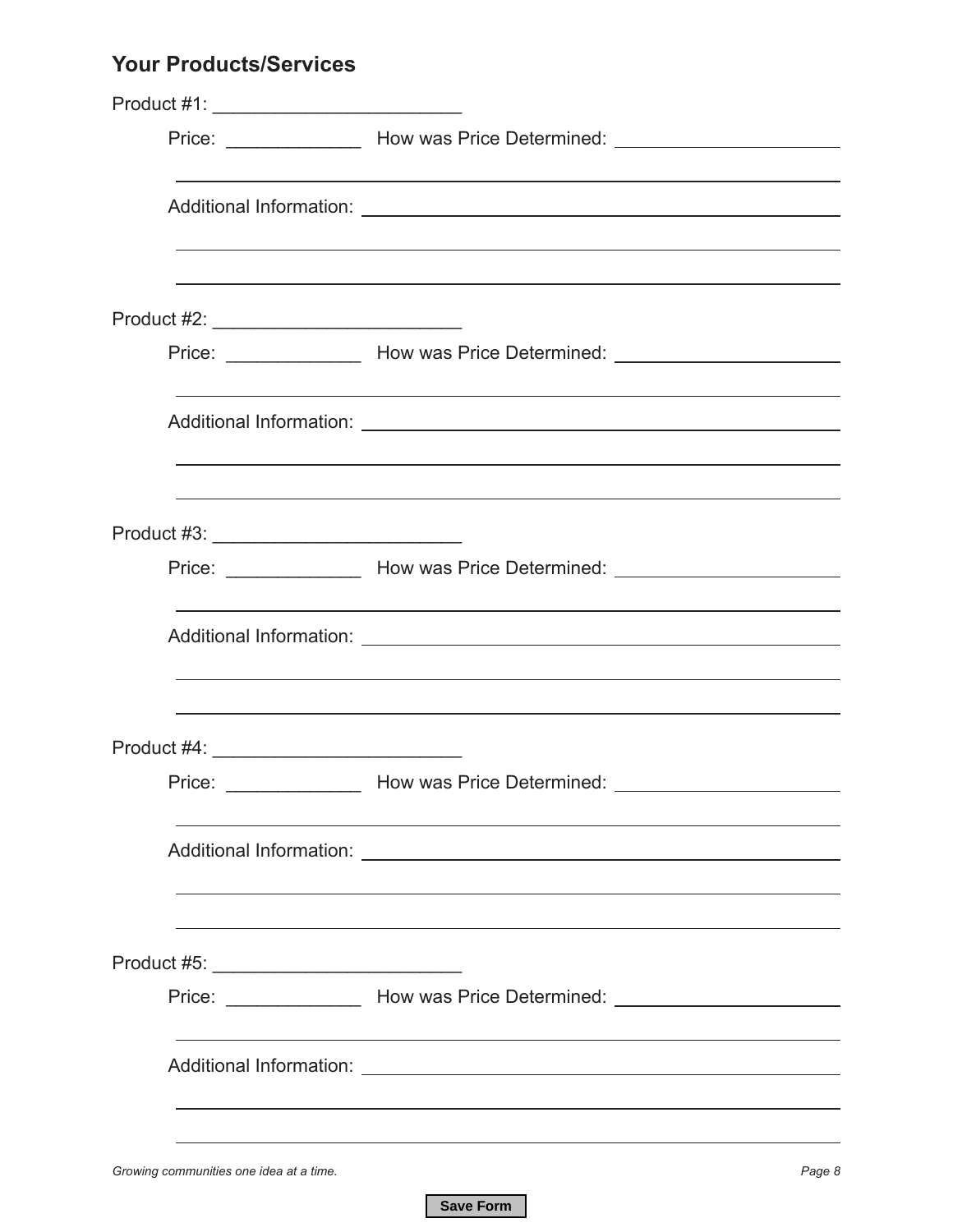|                                             | Price: ___________________ How was Price Determined: ___________________________                                                                                                                           |
|---------------------------------------------|------------------------------------------------------------------------------------------------------------------------------------------------------------------------------------------------------------|
|                                             | ,我们也不会有什么。""我们的人,我们也不会有什么?""我们的人,我们也不会有什么?""我们的人,我们也不会有什么?""我们的人,我们也不会有什么?""我们的人<br><u> 1989 - Johann John Stone, mensk foar it ferskearre fan it ferskearre fan it ferskearre fan it ferskearre fan i</u> |
|                                             | ,我们也不会有什么。""我们的人,我们也不会有什么?""我们的人,我们也不会有什么?""我们的人,我们也不会有什么?""我们的人,我们也不会有什么?""我们的人                                                                                                                           |
|                                             | Price: ____________________ How was Price Determined: __________________________                                                                                                                           |
|                                             | ,我们也不能在这里的时候,我们也不能在这里的时候,我们也不能会在这里的时候,我们也不能会在这里的时候,我们也不能会在这里的时候,我们也不能会在这里的时候,我们也<br>,我们也不会有什么。""我们的人,我们也不会有什么?""我们的人,我们也不会有什么?""我们的人,我们也不会有什么?""我们的人,我们也不会有什么?""我们的人                                       |
| Product #8: _______________________________ | ,我们也不会有什么。""我们的人,我们也不会有什么?""我们的人,我们也不会有什么?""我们的人,我们也不会有什么?""我们的人,我们也不会有什么?""我们的人                                                                                                                           |
|                                             | Price: ___________________ How was Price Determined: ___________________________                                                                                                                           |
|                                             | ,我们也不能在这里的时候,我们也不能在这里的时候,我们也不能会在这里的时候,我们也不能会在这里的时候,我们也不能会在这里的时候,我们也不能会在这里的时候,我们也<br><u> 1989 - Johann John Stone, mension berkenaar di sebagai personal di sebagai personal di sebagai personal di s</u>   |
| Product #9: _______________________________ | ,我们也不会有什么。""我们的人,我们也不会有什么?""我们的人,我们也不会有什么?""我们的人,我们也不会有什么?""我们的人,我们也不会有什么?""我们的人                                                                                                                           |
| Price:                                      | Mow was Price Determined: <u>National American State of Australian Andrew More of Australian Australian Australian A</u>                                                                                   |
|                                             |                                                                                                                                                                                                            |
|                                             |                                                                                                                                                                                                            |
|                                             | Price: ___________________ How was Price Determined: ___________________________                                                                                                                           |
|                                             |                                                                                                                                                                                                            |
|                                             |                                                                                                                                                                                                            |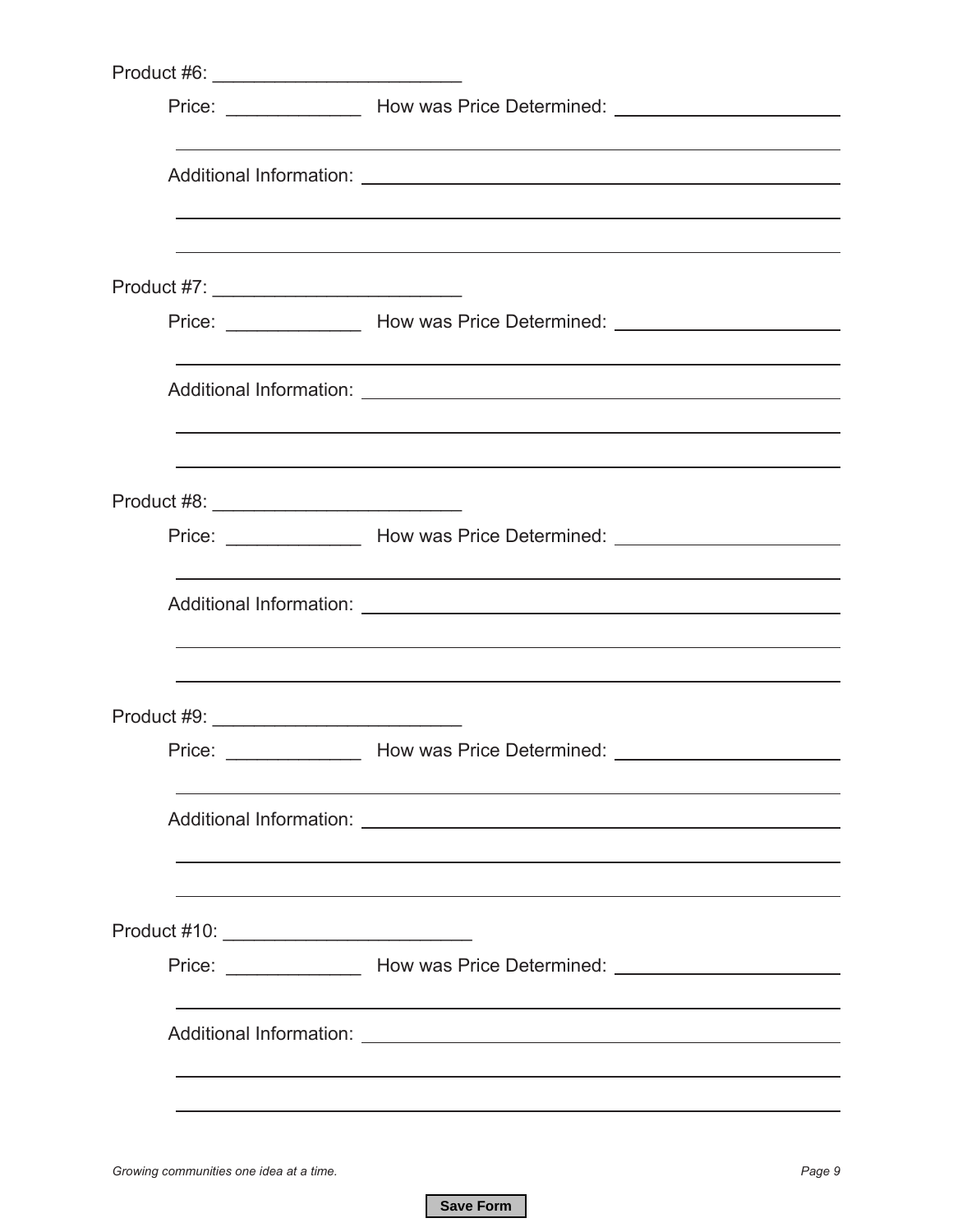## **YOUR CUSTOMERS**

The market location and size should be addressed, based on a review of statistical data and from discussions with potential distributors, sales representatives, and other people in the industry and customers. Your 'market' consists of all the people who might become your customers. Your 'market share' consists of people who do become your customers.

#### **Your Market Area**

Where do your customers live? Focus on your main market areas.

#### **Your Customers**

Who is buying (or will buy) your products and services and why? Who are your customers? (In the case of consumer goods what is their age range, average income, marital status, average family size, average expenditure, leisure activities, education, etc.) What do they want? How many customers are there in your target market? Why do they buy your type of product - what needs does it fulfill? How do they shop for your product or service? How do they perceive your business and its products and services? How do they perceive your key competitors, and their products and services? How sensitive are they to pricing differences?

The more in depth you can describe your customers the better. Include their unique characteristics: age, gender, marital status, income level, education, needs, interests, location, etc. If the customers are likely to be other businesses, describe them by size, location and needs. With this information, you will be able to plan how you are going to sell, produce and advertise your product or service.

Product #1: Your Customers

Size of Market (Measured in number of people, businesses, etc.)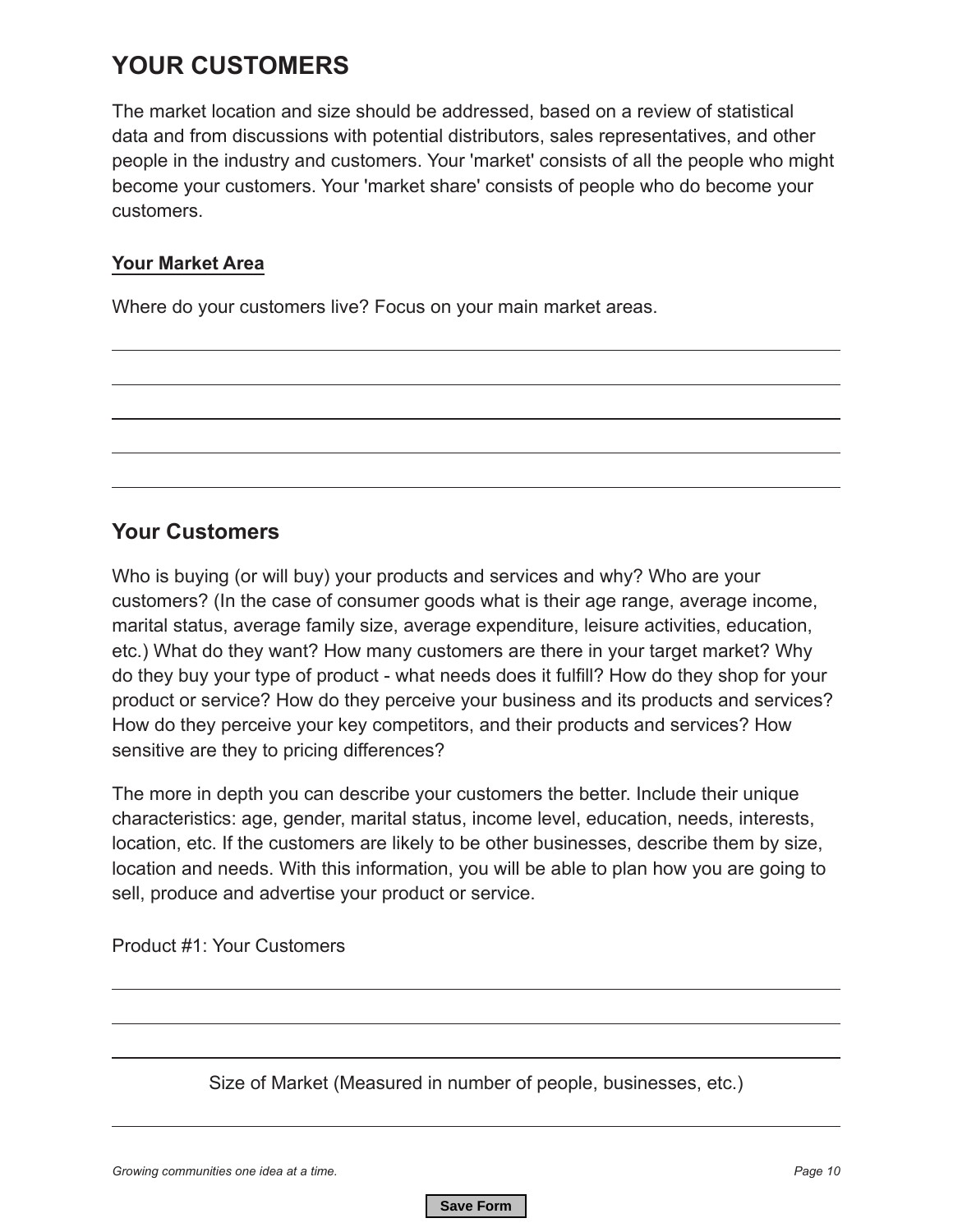Size of Market (Measured in number of people, businesses, etc.)

Product #3: Your Customers

Size of Market (Measured in number of people, businesses, etc.)

Product #4: Your Customers

Size of Market (Measured in number of people, businesses, etc.)

Product #5: Your Customers

Size of Market (Measured in number of people, businesses, etc.)

Product #6: Your Customers

Size of Market (Measured in number of people, businesses, etc.)

*Growing communities one idea at a time. Page 11*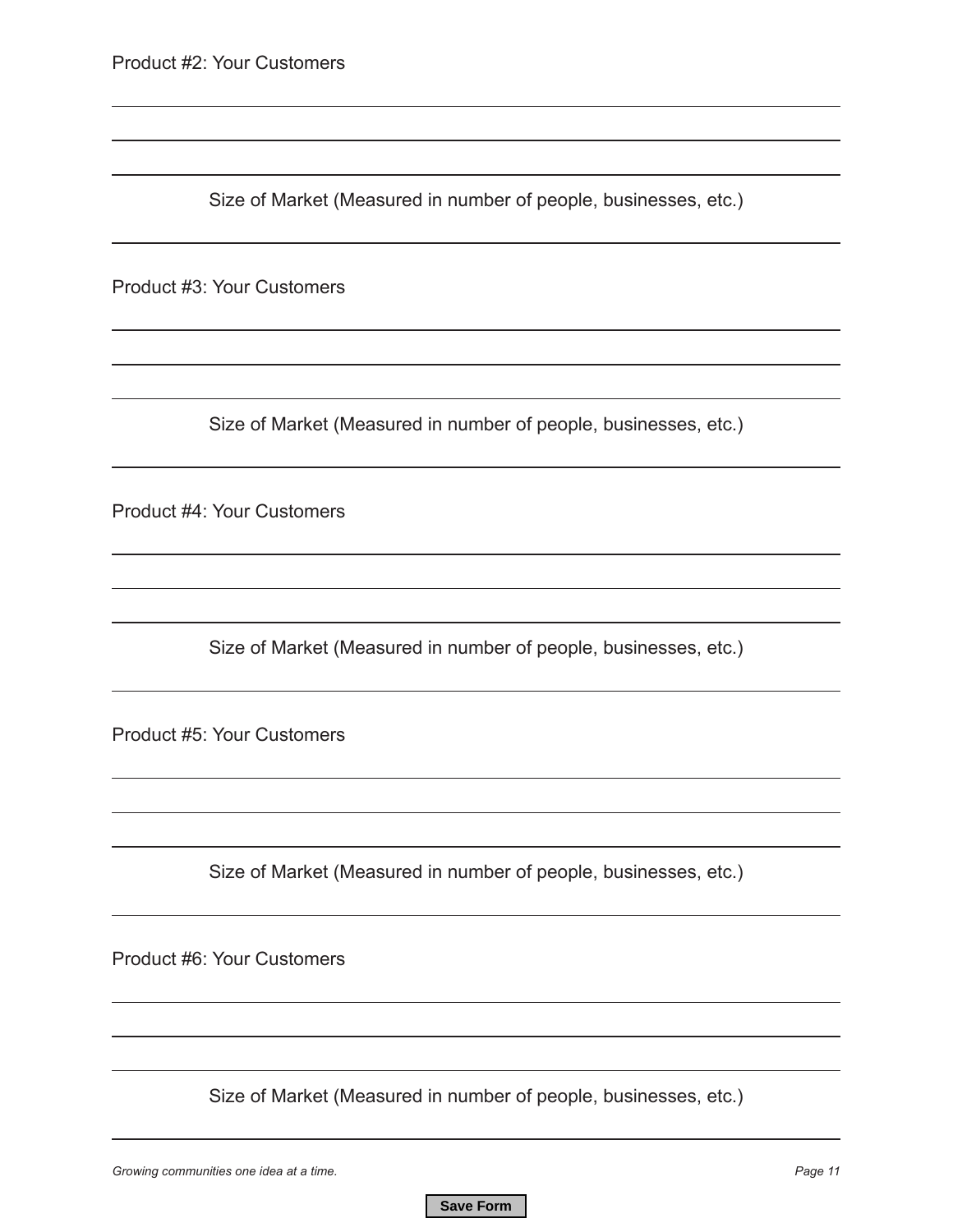Size of Market (Measured in number of people, businesses, etc.)

Product #8: Your Customers

Size of Market (Measured in number of people, businesses, etc.)

Product #9: Your Customers

Size of Market (Measured in number of people, businesses, etc.)

Product #10: Your Customers

Size of Market (Measured in number of people, businesses, etc.)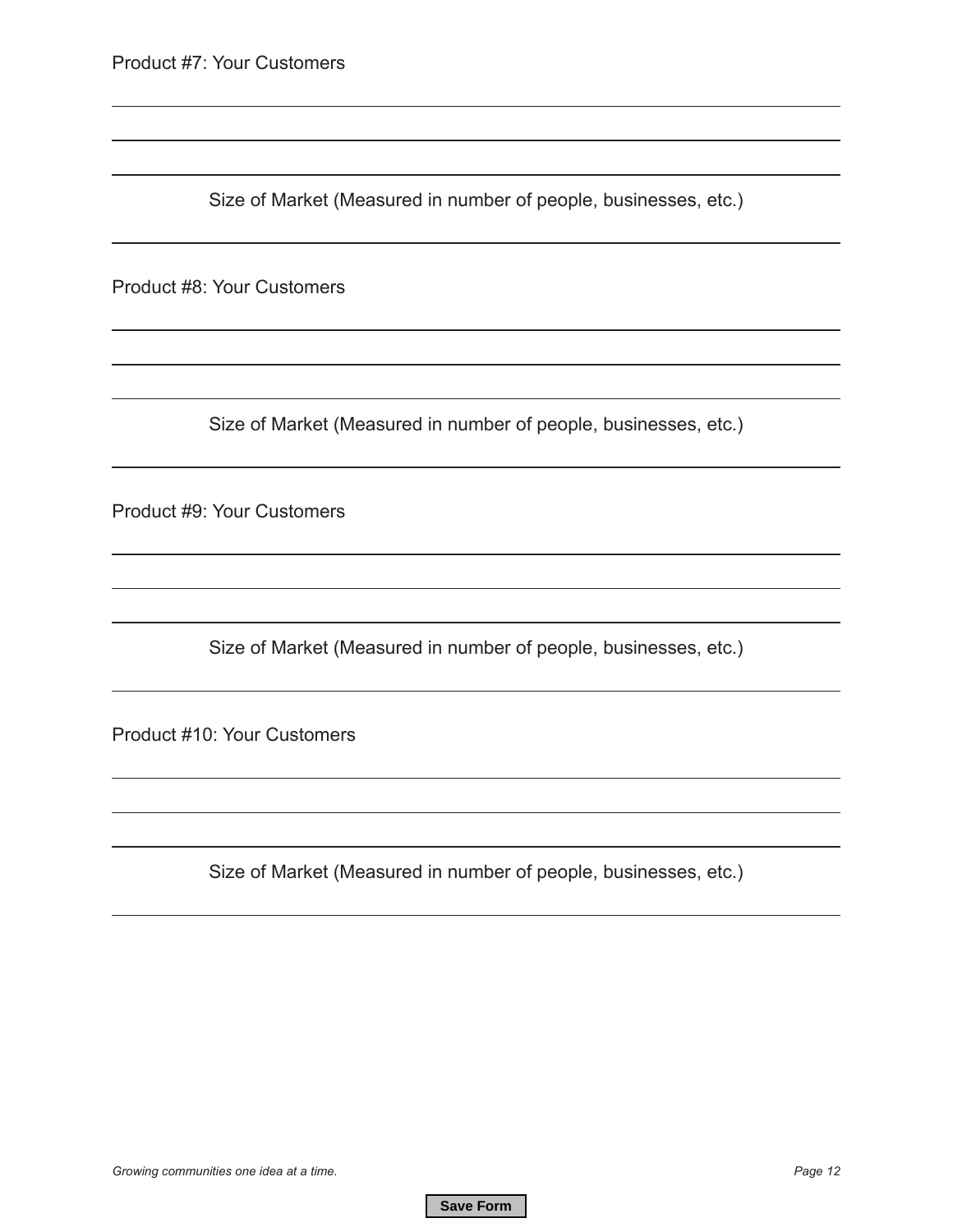## **THE INDUSTRY**

Background information on the industry? (current state, long-term outlook, etc.) Are there any economic, social, technological or regulatory trends in the industry? Is your market growing, shrinking, or stable? Describe any trends that affect your industry (eg. Government regulations, seasonality, etc.) Explain any environmental impact. Do you expect any major changes in the demand for your types of products in the near future (within five years)? Focus on the overall demand for your types of products, not the demand for your business. Note that a shrinking market is not necessarily a bad thing, but it does affect how you sell your product or service. It will also affect your long-term strategies relating to your business.

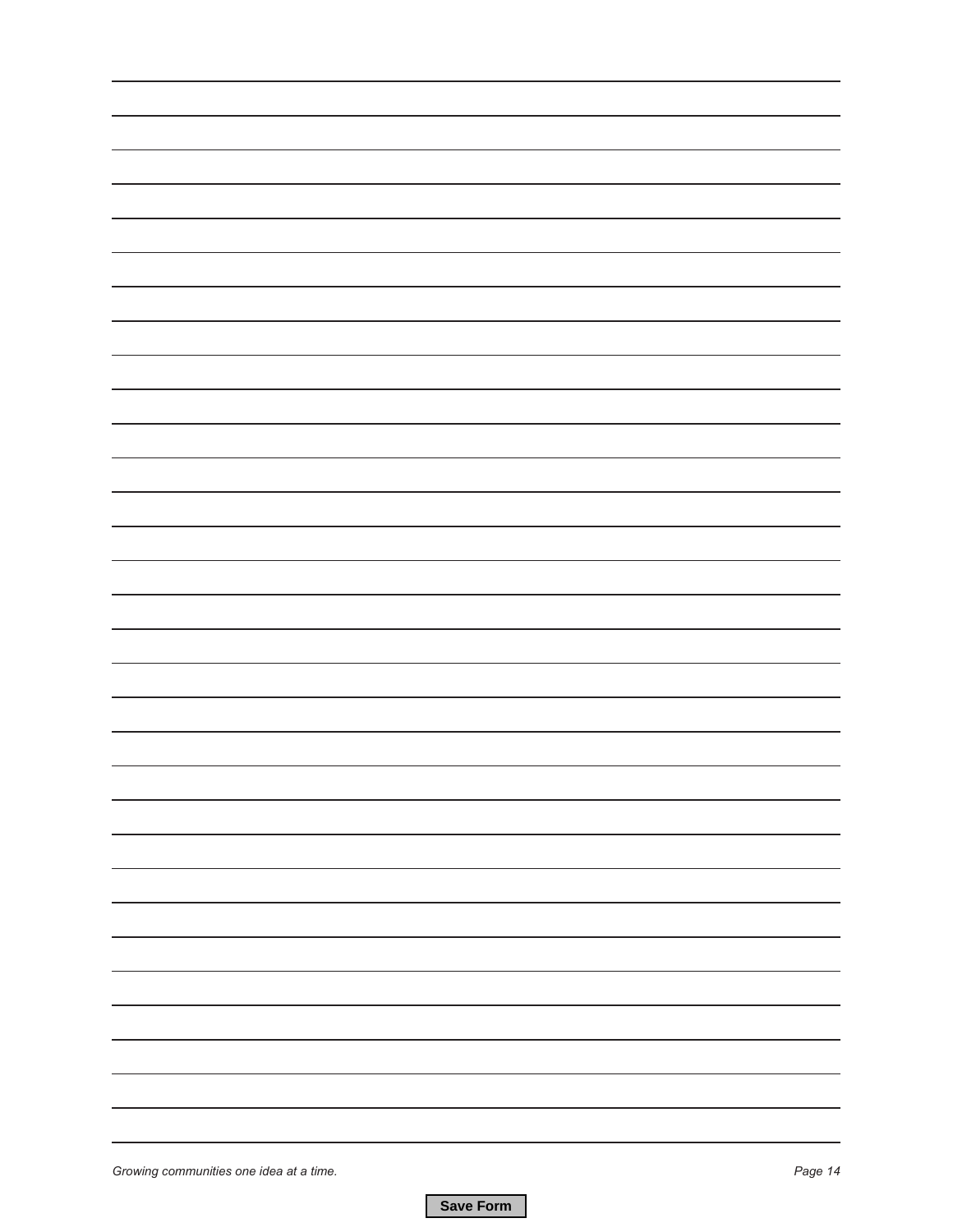### **THE COMPETITION**

One of the main keys to your success will be in establishing a market niche for your business. To do this, you must understand who your competitors are, where their strengths are, and more importantly, where they are weak. Disposable income is limited, and many businesses are competing for it! There is only a limited amount of "spending money", and many different ways of spending it. Every product has competition of some kind and it is important to know who your competitors are.

When looking at your competition, include direct competitors and substitutes. Substitutes are products that are different from yours, but can compete for your market. For example, an ethnic restaurant may have no direct competition in the community, but would still compete with other firms that cater to the limited "dine-out" market. Pay careful attention to your competitors market "niche". Are they appealing to certain types of customers? Are they focusing on certain features of their products? Why do people buy from them? This information can give you many ideas how to set your company apart from the crowd, and create your own niche.

In listing your competitors you may wish to group similar competitors together if you have a large number of competitors. For instance, if you are starting a restaurant you may wish use categories such as drive-through restaurants, family restaurants, and dining lounges.

Identify the strengths and weaknesses of your competition and its products with respect to factors such as location, price points, advertising, staff quality and service. Estimate their percentage of market share.

| Growing communities one idea at a time. | Page 15 |
|-----------------------------------------|---------|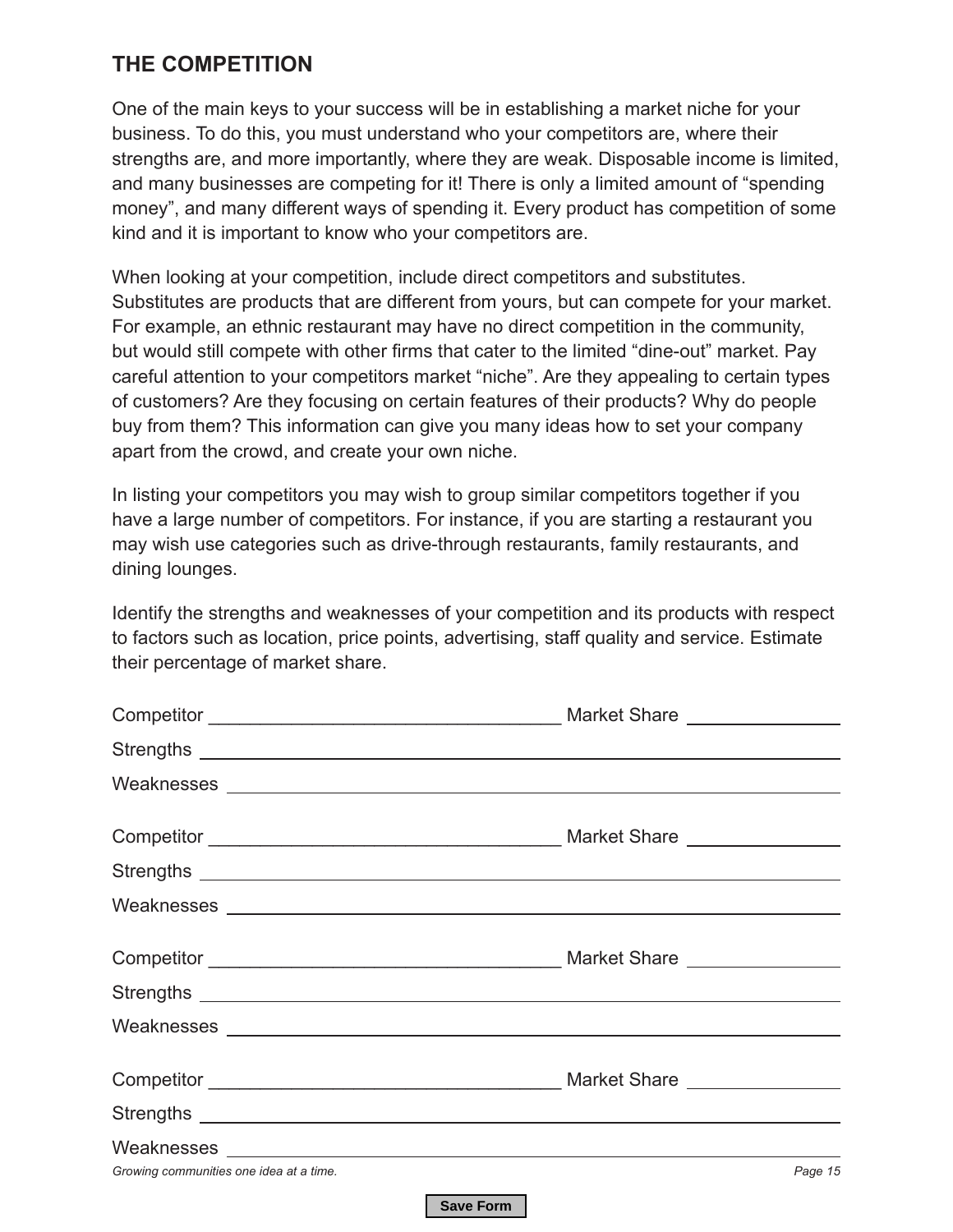| Weaknesses New York and the Charles Contract of the Charles Contract of the Charles Contract of the Charles Contract of the Charles Contract of the Charles Contract of the Charles Contract of the Charles Contract of the Ch |  |
|--------------------------------------------------------------------------------------------------------------------------------------------------------------------------------------------------------------------------------|--|
|                                                                                                                                                                                                                                |  |
|                                                                                                                                                                                                                                |  |
|                                                                                                                                                                                                                                |  |
|                                                                                                                                                                                                                                |  |
|                                                                                                                                                                                                                                |  |
|                                                                                                                                                                                                                                |  |
|                                                                                                                                                                                                                                |  |
|                                                                                                                                                                                                                                |  |
|                                                                                                                                                                                                                                |  |
| What are the strengths of your business and your products, compared with your<br>competitors?                                                                                                                                  |  |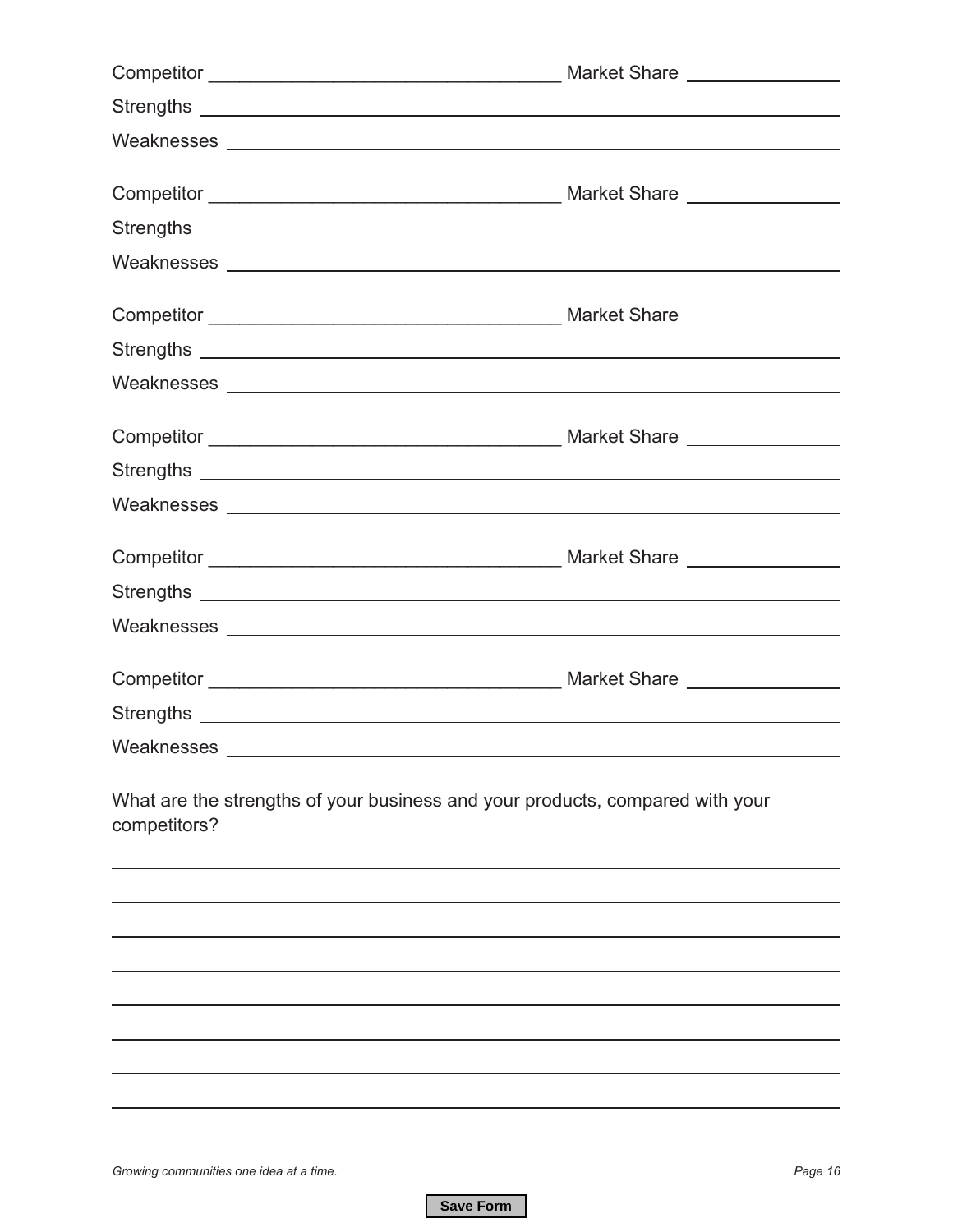What are the weaknesses of your business and your products, compared with your competitors?

How will you overcome the weaknesses of your business and your products? This is a crucial area, and one that should be looked at very closely. It may be linked to your marketing plan, it may involve changes in your product or service, or it may involve changes to how you are operating your business?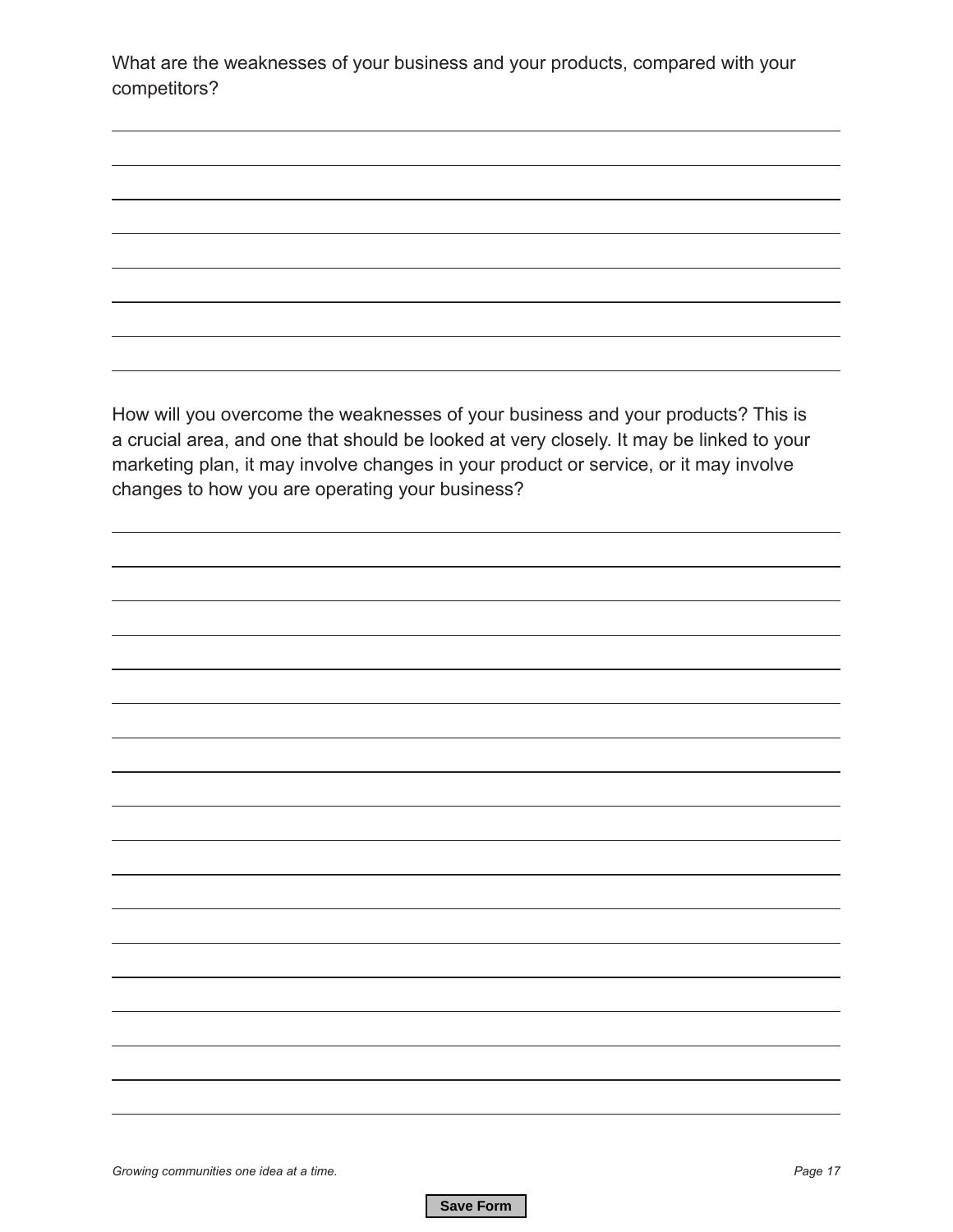## **THE MARKETING PLAN**

How will you tell your customers about your products and convince them to buy from you? Marketing is more than just advertising. It also includes pricing strategies, and how your product or service will be distributed to the ultimate consumer. Identify the features and benefits of your products/services. This will help you see what things you can emphasize in your advertising/marketing. How are they unique? Why should people buy from you instead of someone else? What are the unique benefits of buying from you?

## **Promotion Strategy**

Advertising and other means of promotions are very important to the success of any business, especially in the first years of operation. Your promotion strategy is where you promote your products and your firm, trying to create a perception of value among your customers. This could include areas such as customer service, discounts, special sales, charities/causes your business may support, and advertising.

Keep in mind the timing of your promotions. (An advertising and promotion checklist follows the next page.) What are the messages you will be sending to your customers? What are you trying to accomplish? Are you creating awareness of your business, are you trying to create an image for your product or service, or are you trying to create sales? What are the costs? Include the strategies you will use (selling methods, the advertising plan, discounts, coupons, etc.)? Include any print advertisements and flyers that are already made up in an appendix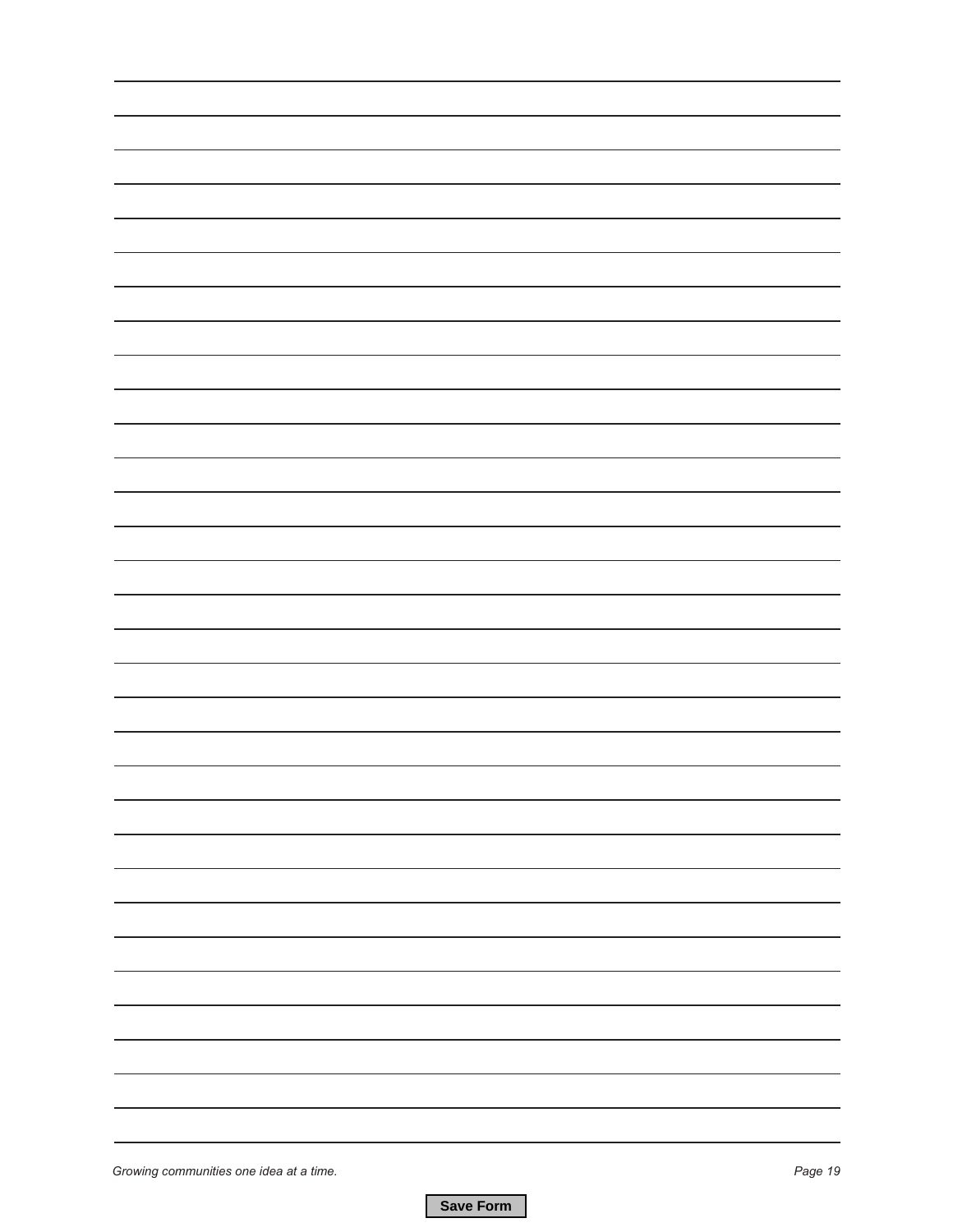## **Advertising & Promotion Checklist**

This list is designed to help you keep track of the costs and timing of your advertising and promotional activities. This list is not all inclusive.

| <b>Type</b>                                      | <b>Month</b> | <b>Cost</b> |
|--------------------------------------------------|--------------|-------------|
| Radio                                            |              |             |
| T.V.                                             |              |             |
| Newspaper                                        |              |             |
| Magazine                                         |              |             |
| <b>Flyers</b>                                    |              |             |
| Coupon/Pak                                       |              |             |
| <b>Yellow Pages</b>                              |              |             |
| Promotional Items (i.e. pens, fridge<br>magnets) |              |             |
| <b>Business Signage</b>                          |              |             |
| Vehicle Signage                                  |              |             |
| <b>Banners</b>                                   |              |             |
| Welcome Wagon                                    |              |             |
| <b>Business Cards</b>                            |              |             |
| Internet                                         |              |             |
| <b>Trade Shows</b>                               |              |             |
| Sponsorships                                     |              |             |
| <b>Charitable Donations</b>                      |              |             |
| Networking - Chamber Membership                  |              |             |
| Other -                                          |              |             |
| Other -                                          |              |             |
| Other -                                          |              |             |
| Other -                                          |              |             |
| Other -                                          |              |             |
| Other -                                          |              |             |

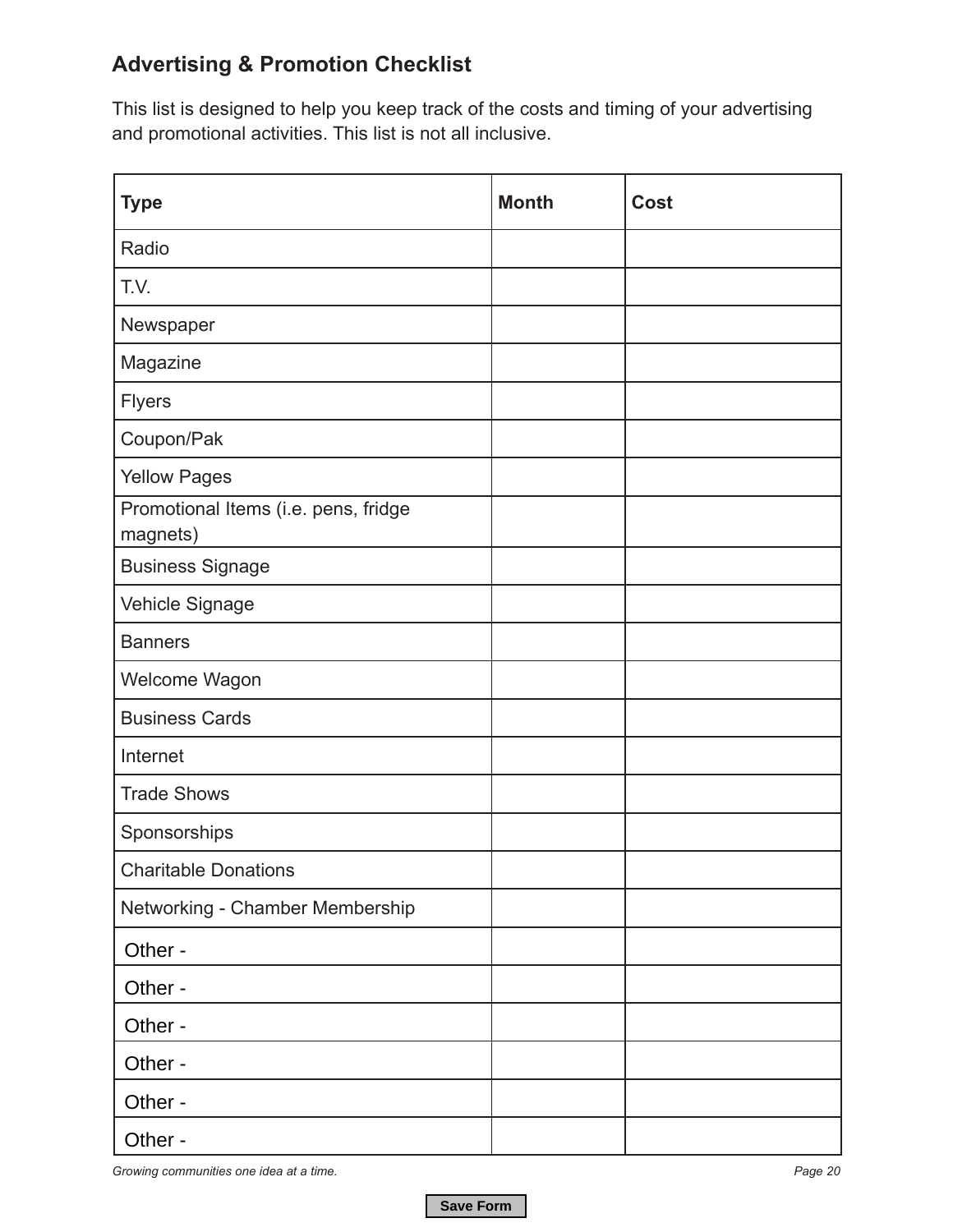#### **Price**

How do you determine your prices? How do your prices compare with those of your competitors? How do your customers perceive your prices?

Keep three things in mind:

- ◊ If your products are more expensive than your competitors, why will your customers be will to pay extra price?
- ◊ If your products are cheaper than your competitors, can that affect the way that customers view the value of your products?
- $\Diamond$  If your products are the same price as your competitors, do you have other plans to set yourself apart from the rest?

#### **Location & Distribution**

Location can be a vital part of your success. It can be crucial for retail sales and consumer services, along with some business-oriented services. Location is not crucial for all firms - a wide range of firms are run from home. Where location is less critical how the product or service is delivered or distributed to customers often plays a more important roll. Distribution channels can also play a very important roll if your business is a manufacturer or a wholesaler.

Where will your business be located? Why? How will your products or services be delivered or distributed to the ultimate consumer? What are the advantages and disadvantages of the site?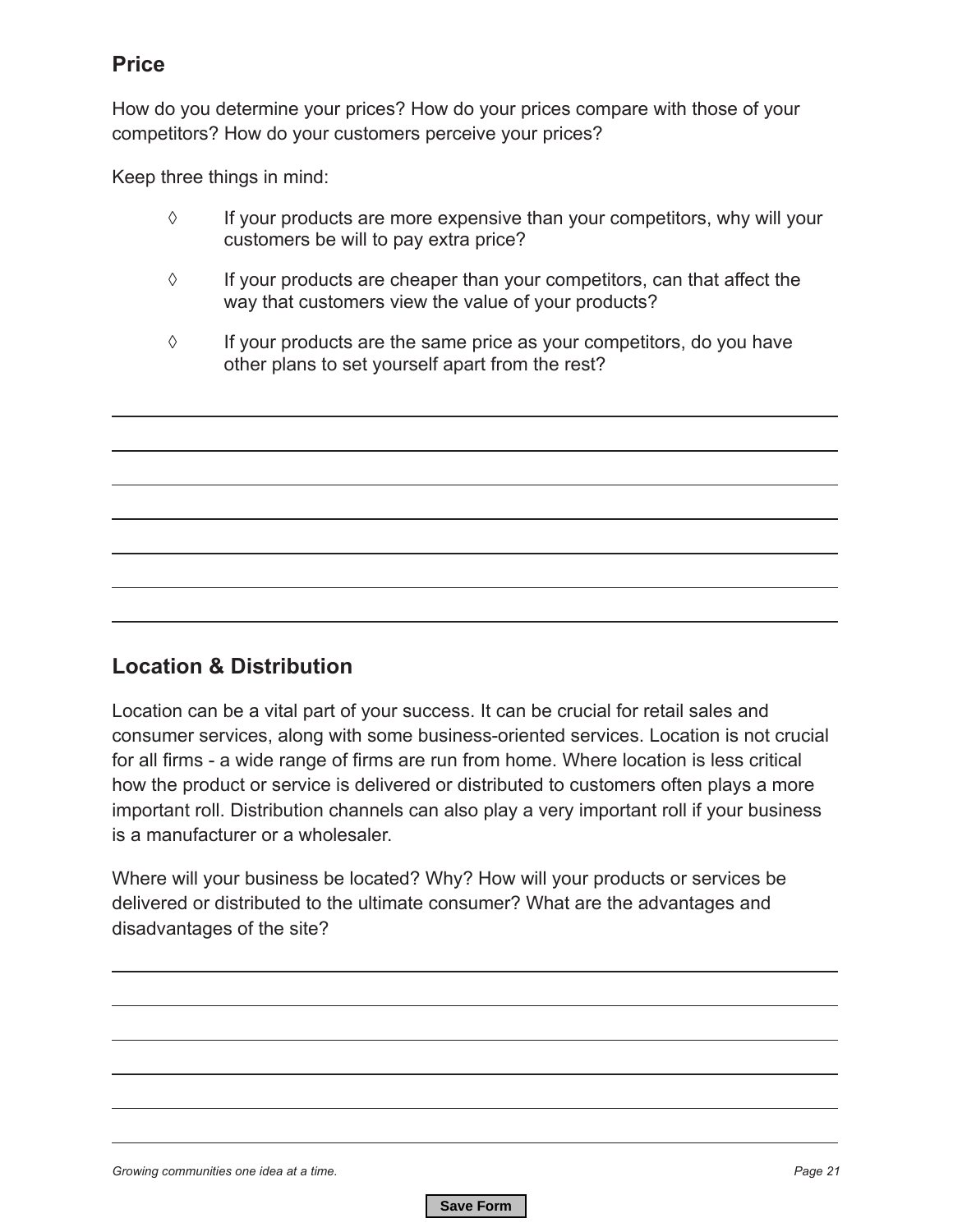## **THE MANAGEMENT TEAM**

Your skills and those of your advisors and key employees will play a vital part in your success or failure. There is far more to running a company than simply providing the goods or service itself. All businesses require skills in organization, sales, customer relations, crisis management, marketing and technical areas. Successful entrepreneurs either have sufficient experience in these areas to be reasonably e fective, or have people with those skills who they can draw on.

You will also need to have plans for overcoming your weaknesses. No one is strong in every area. An effective entrepreneur knows where they are weak and has plans for compensating for those weaknesses. You may need to hire staff, take training in some of your weak areas, or arrange with someone to provide those skills (e.g. Bookkeeper, Lawyer, Advertising Rep., etc.)

Outline the roles your management team will play in your business. Discuss their skills and experience in the following areas (remember to include key individuals like your accountant even though they may not be employees or management in the strictest sense):

- **• Technical**  The ability to provide the service or make the goods. What education, certificates and experience does the individual have in this area. Include copies of any trade certificates in an appendix
- **• Sales** The background in selling products.
- **• Promotion** The exposure to using advertising or promoting products.
- **• Organization** Experience in managing many details at the same time.
- **• Administration** Experience and education in handling books, tracking cash, etc.

|                                                                                  | Position: ________________________________ |
|----------------------------------------------------------------------------------|--------------------------------------------|
|                                                                                  |                                            |
|                                                                                  |                                            |
| Skills and Experience as they relate to the business: __________________________ |                                            |
|                                                                                  |                                            |
|                                                                                  |                                            |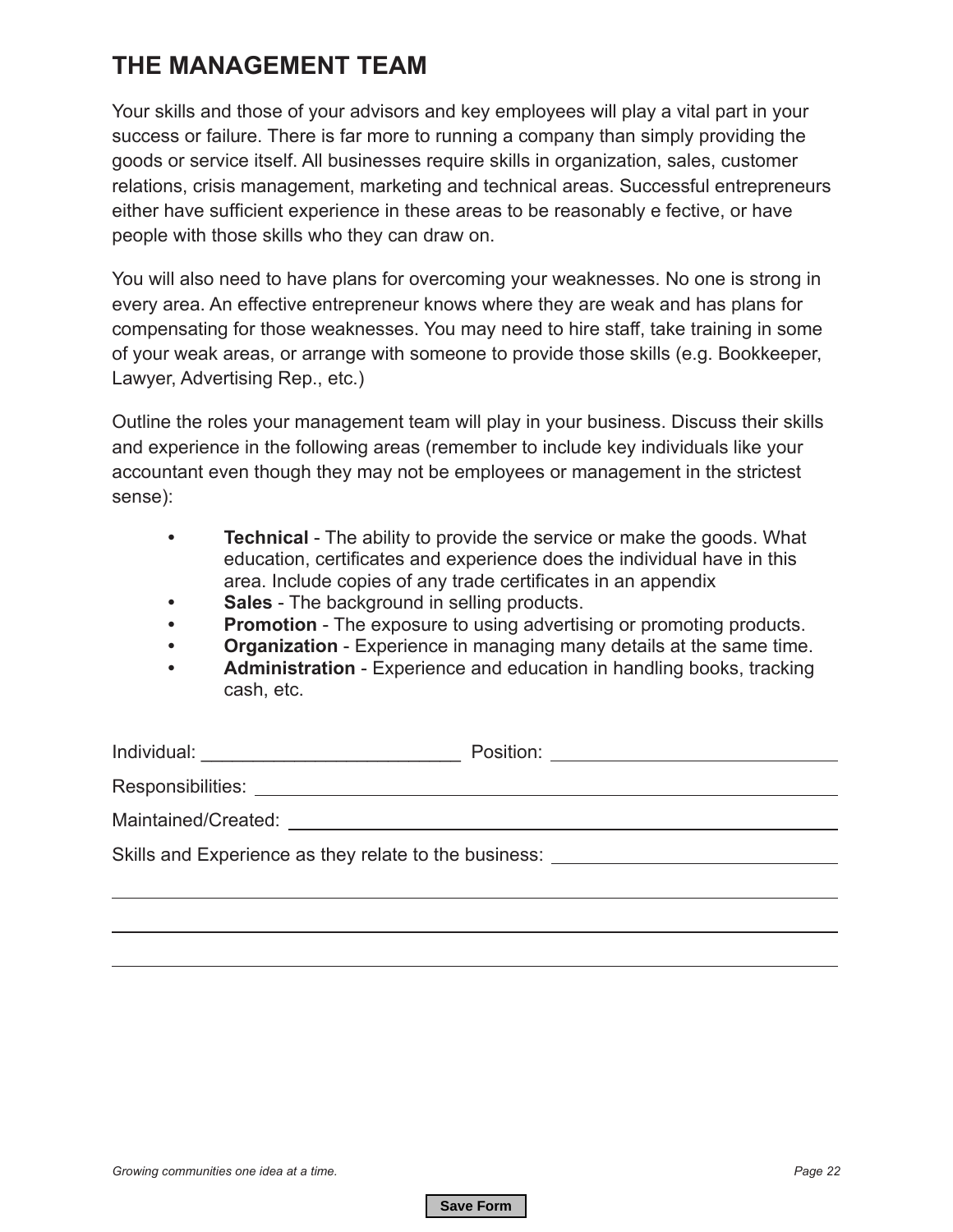|                                                                                                     | Skills and Experience as they relate to the business: __________________________                                                                                                                                                                                 |
|-----------------------------------------------------------------------------------------------------|------------------------------------------------------------------------------------------------------------------------------------------------------------------------------------------------------------------------------------------------------------------|
|                                                                                                     | ,我们也不会有什么。""我们的人,我们也不会有什么?""我们的人,我们也不会有什么?""我们的人,我们也不会有什么?""我们的人,我们也不会有什么?""我们的人                                                                                                                                                                                 |
|                                                                                                     |                                                                                                                                                                                                                                                                  |
|                                                                                                     |                                                                                                                                                                                                                                                                  |
|                                                                                                     |                                                                                                                                                                                                                                                                  |
|                                                                                                     |                                                                                                                                                                                                                                                                  |
|                                                                                                     |                                                                                                                                                                                                                                                                  |
|                                                                                                     | Skills and Experience as they relate to the business: __________________________                                                                                                                                                                                 |
|                                                                                                     |                                                                                                                                                                                                                                                                  |
|                                                                                                     | ,我们也不能会在这里,我们的人们也不能会在这里,我们也不能会在这里,我们也不能会在这里,我们也不能会在这里,我们也不能会在这里,我们也不能会不能会不能会。""我们                                                                                                                                                                                |
|                                                                                                     | ,我们也不会有什么。""我们的人,我们也不会有什么?""我们的人,我们也不会有什么?""我们的人,我们也不会有什么?""我们的人,我们也不会有什么?""我们的人                                                                                                                                                                                 |
|                                                                                                     |                                                                                                                                                                                                                                                                  |
|                                                                                                     |                                                                                                                                                                                                                                                                  |
|                                                                                                     |                                                                                                                                                                                                                                                                  |
|                                                                                                     | Skills and Experience as they relate to the business: __________________________                                                                                                                                                                                 |
|                                                                                                     |                                                                                                                                                                                                                                                                  |
|                                                                                                     |                                                                                                                                                                                                                                                                  |
|                                                                                                     |                                                                                                                                                                                                                                                                  |
| are an indication that you should make plans to deal with these weak areas - do not<br>ignore them. | Are there any skills important to the business not possessed by any of the management<br>team? How is your business going to acquire them? Weaknesses are NOT a sign that<br>you should not consider going into business. Everyone has weaknesses. However, they |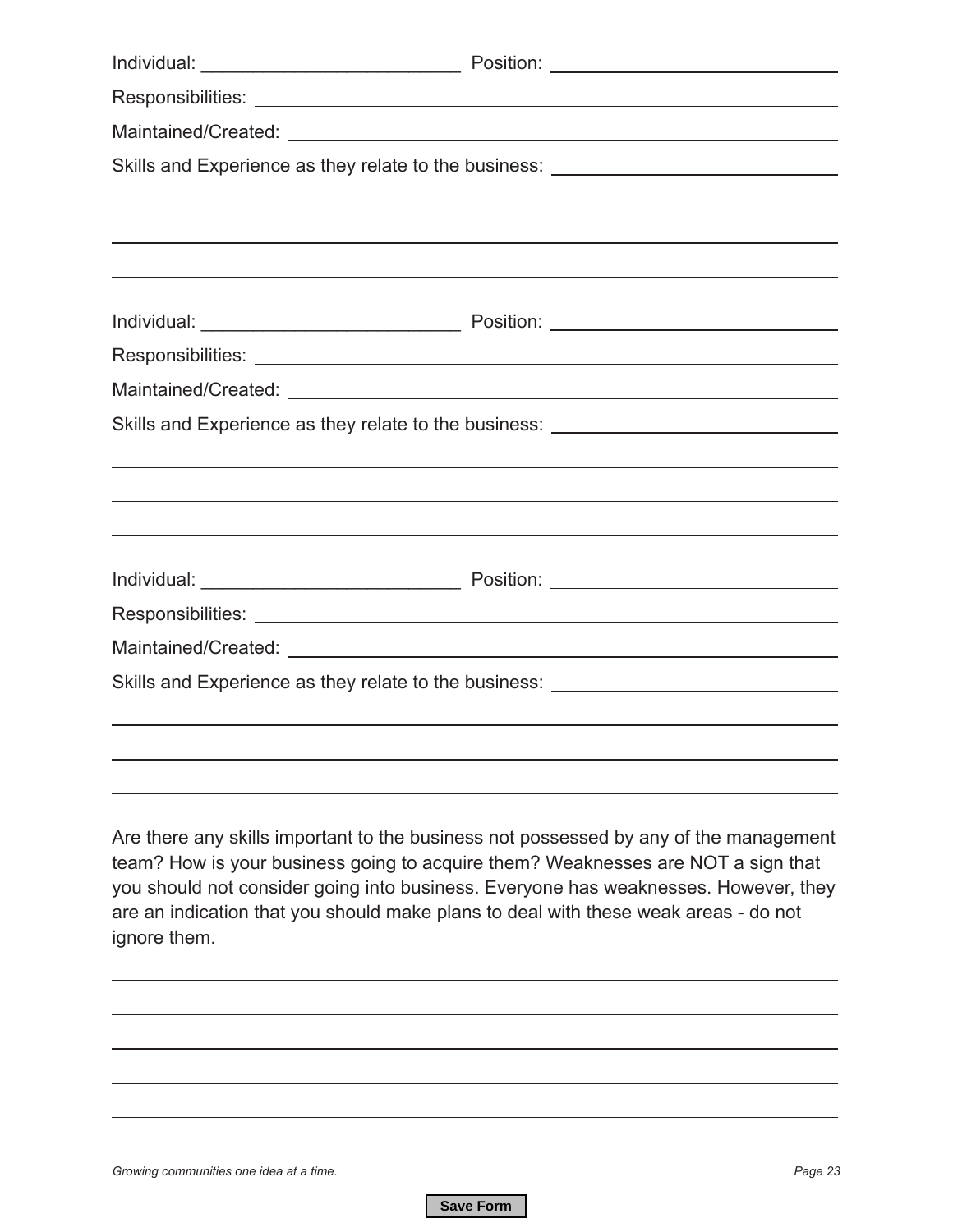## **BUSINESS STRUCTURE**

In this section, you describe your business. Complete this section whether you are planning to start a new business, expand your current business, or purchase an existing business.

**Name:**

**Address** (If you have not committed to a specific location yet, put down the expected site - provide legal description of business site as well as address.)

#### **Business Structure**

Is this a:



Sole Proprietorship - a business owned, managed and controlled by one person

Partnership - a business where two or more people share ownership.

Limited company/Corporation - a company that is legally separate from its owners.

| <b>Ownership Structure (Existing or Proposed)</b> |                    |  |  |  |  |  |  |  |
|---------------------------------------------------|--------------------|--|--|--|--|--|--|--|
| <b>NAME</b>                                       | <b>OWNERSHIP %</b> |  |  |  |  |  |  |  |
|                                                   |                    |  |  |  |  |  |  |  |
|                                                   |                    |  |  |  |  |  |  |  |
|                                                   |                    |  |  |  |  |  |  |  |

#### **Status**

Are you starting a brand new business? Taking over an existing business? Expanding your current business?

## **Type of Business**

Is this a manufacturing business, a retail store, or a service business? A business may cover several of these areas, such as a manufacturer who sells direct to consumers. If this is the case for you, check all that apply. However, only check major areas, not those that make up only a small part of your overall business.

☐ Manufacturing ☐ Retail ☐ Service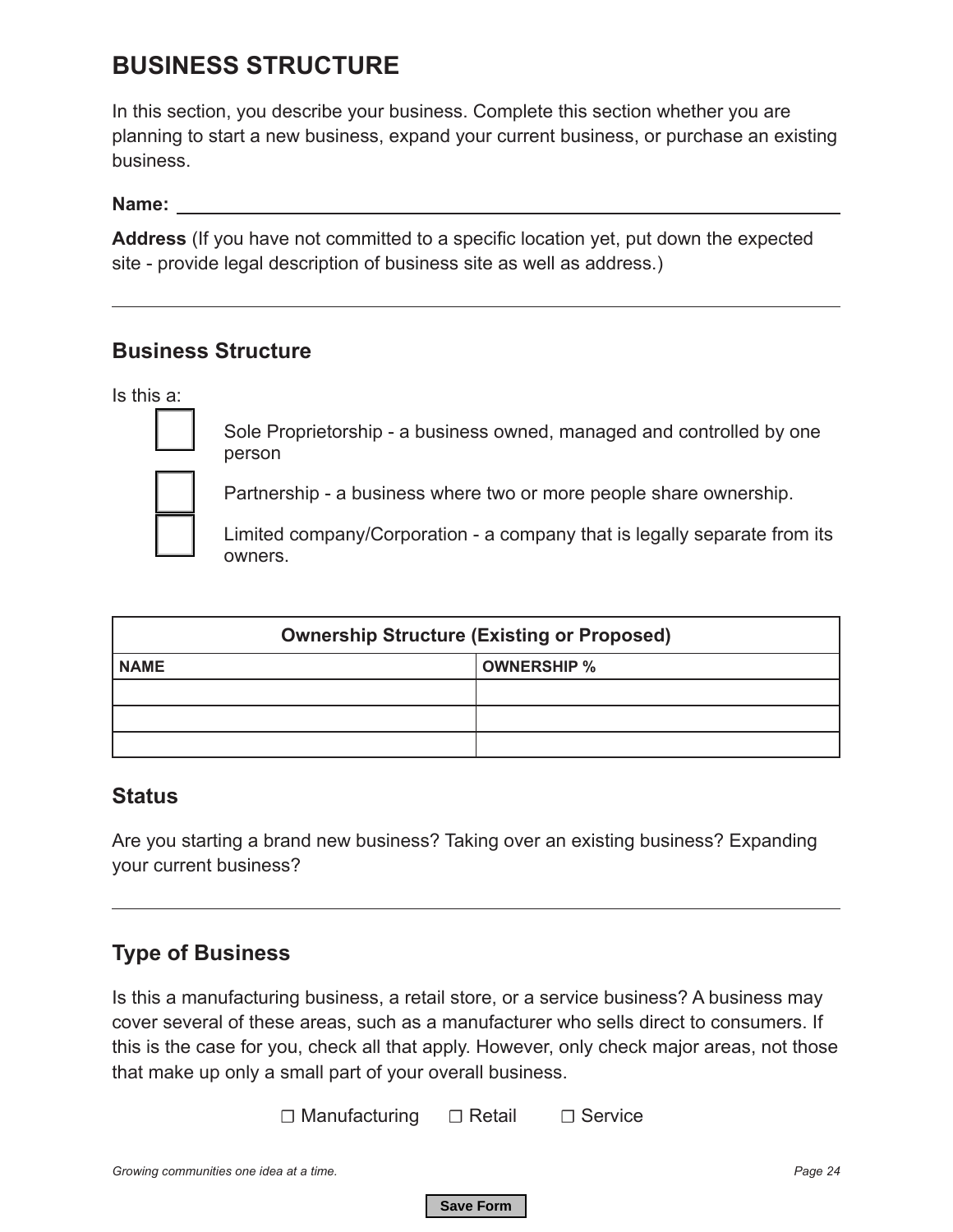## **OPERATING PLAN**

#### **Facility and Equipment Required**

What are the basic requirements for your business? (land, equipment, office space, renovations, etc.) Do you already own/rent or will it be a required purchase for startup? Include a comprehensive list of all tools/equipment/land/buildings owned and to be purchased (include serial numbers if applicable). Schedules attached if required. If the construction of new facilities is required, have engineering/architectural plans been prepared and reviewed by qualified professionals

### **Delivery of Products / Supplies**

Who are your suppliers? Have you made arrangements for ensuring that your supplies arrive when needed? What sort of terms will they give you?

## **Staffing Requirements**

What staff and skills will you have to hire? Will you need staff for sales, management, technical or other functions? Will some of the staff be seasonal?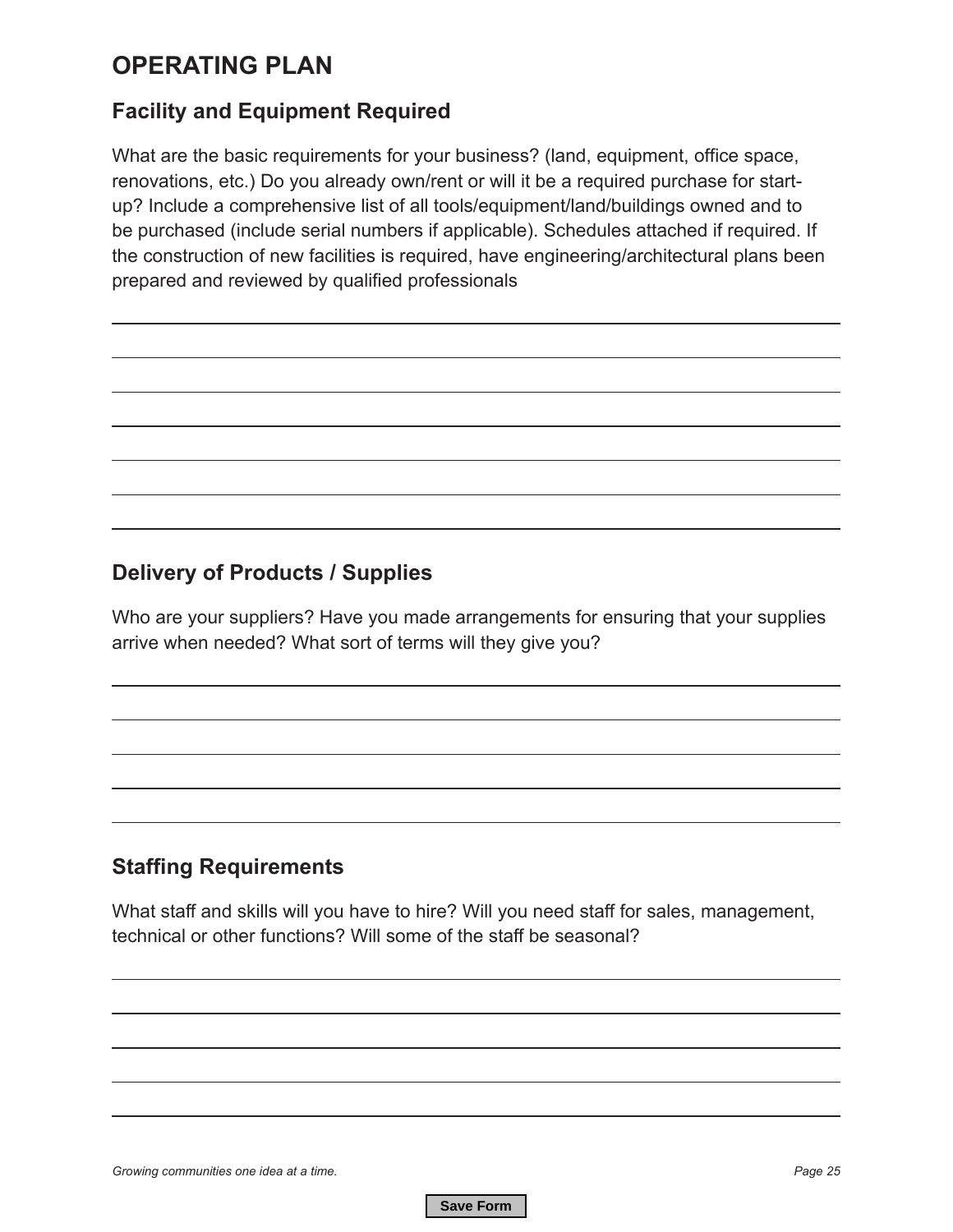## **Technological Innovations in Your Field**

Are you in a field where technology is rapidly changing? If so, what are the changes, and how can they affect you? If your products or equipment can become outdated quickly, you need to be aware of this and make plans accordingly.

## **Age of Your Equipment**

If you need equipment to make your goods or to provide your service, how old is it? Is it reliable? If it broke down, could it be repaired or replaced quickly? Could changing technology tum your equipment obsolete? Does it look like new regulation might force you to change your equipment, or give advantages to competitors with different machinery? Can your equipment adjust to meet these changes?

## **Not So Minor Details**

Businesses are affected by many regulations, and these cannot be ignored. Items like insurance and administration can be relatively minor details, if they are handled properly. If not, they can consume a great deal of your time (and money).

#### **Licenses and Permits**

*Business License* - Do you have your current license from the local government?

*Name Search/Registration* - Unless your business is a sole proprietorship operating under your own name you must register the business name. Have you done a name search & registered your business name.

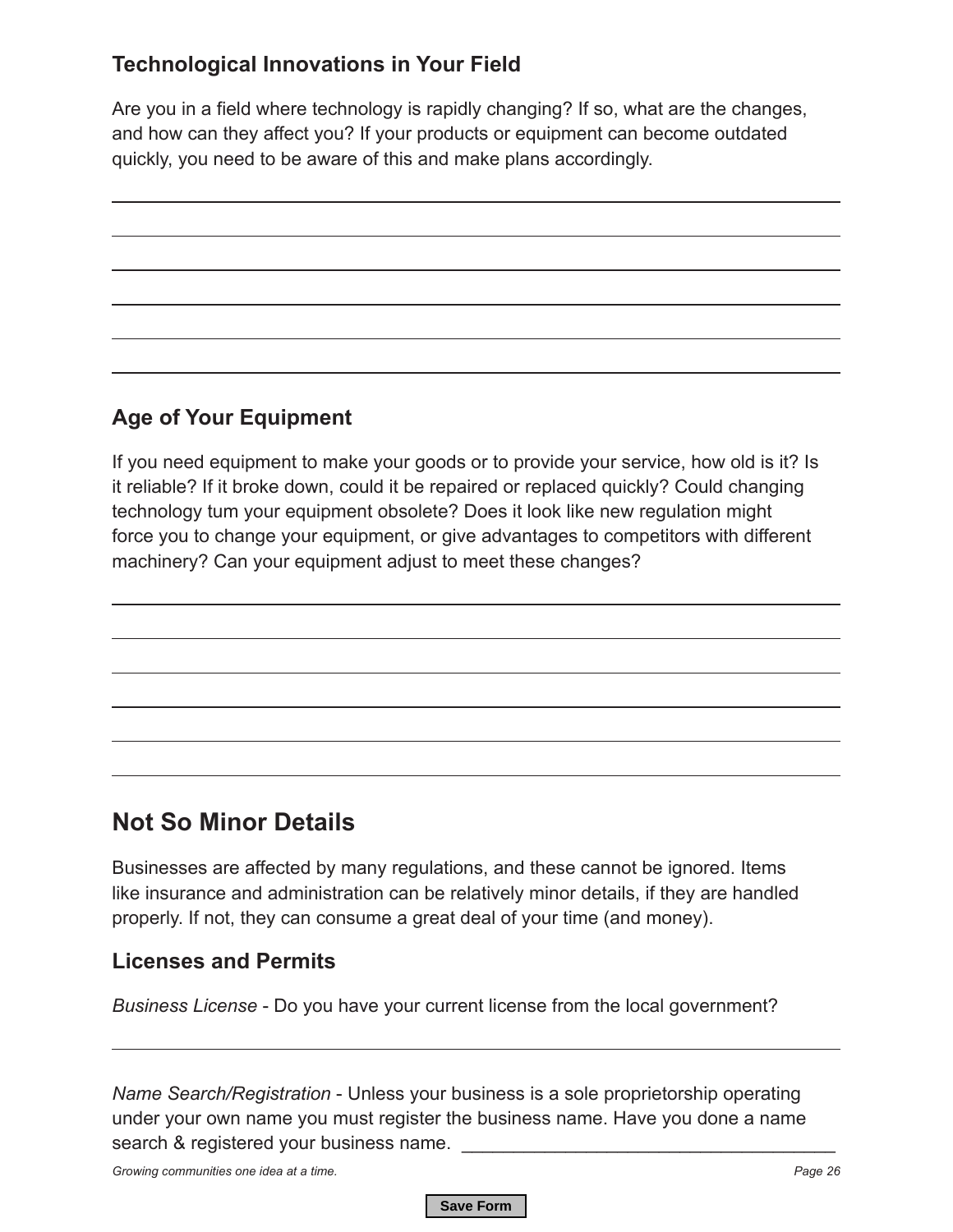*GST -* If you expect revenues of \$30,000 or more it is required, otherwise it is voluntary. Have you registered? \_\_\_\_\_\_\_\_\_\_\_\_\_\_\_\_\_\_\_\_\_\_\_\_\_\_\_\_\_\_\_\_\_\_\_\_\_\_\_\_\_\_\_\_\_\_\_\_\_\_\_

*Revenue Canada -* If you have employees you will require an Employer Registration number? Do you have one? \_\_\_\_\_\_\_\_\_\_\_\_\_\_\_\_\_\_\_\_\_\_\_\_\_\_\_\_\_\_\_\_\_\_\_\_\_\_\_\_\_\_\_\_\_\_

*WCB* - Do you require a Worker's Compensation Board assessment number? How much will the premiums be? \_\_\_\_\_\_\_\_\_\_\_\_\_\_\_\_\_\_\_\_\_\_\_\_\_\_\_\_\_\_\_\_\_\_\_\_\_\_\_\_\_\_\_\_\_\_\_

*Zoning* - What zoning regulations apply to your business? How will you be affected?

Are there any special licenses that are required for your business?

#### **Insurance**

What types of insurance will you need? How much does each type cost? Who is your Agent? \_\_\_\_\_\_\_\_\_\_\_\_\_\_\_\_\_\_\_\_\_\_\_\_\_\_\_\_\_\_\_\_\_\_\_\_\_\_\_\_\_\_\_\_\_\_\_\_\_\_\_\_\_\_\_\_\_\_\_\_\_\_\_

#### **Administration**

Who will handle your bookkeeping, year-end accounting / taxes, and legal matters?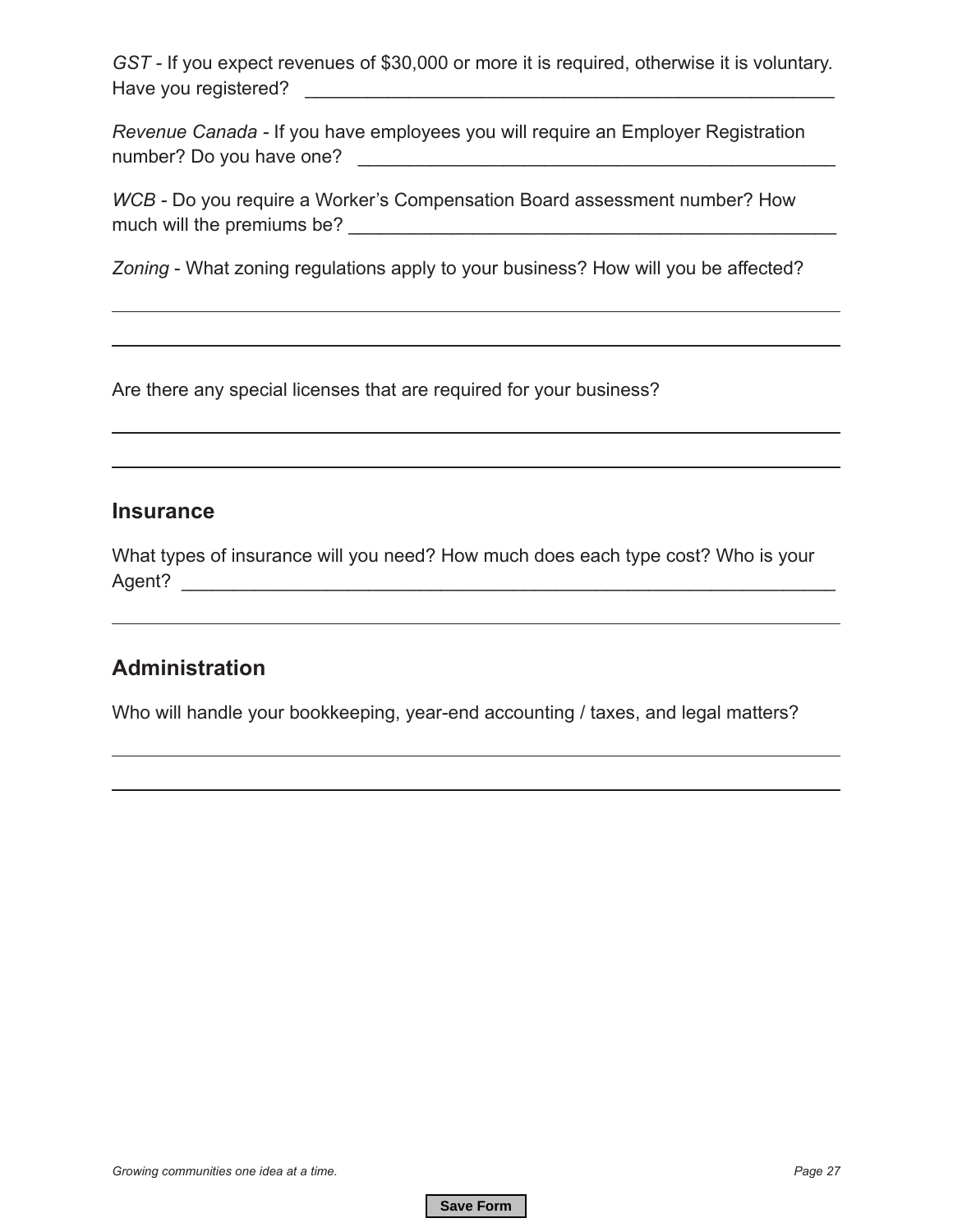# **SECTION 3 - FINANCIAL PROJECTIONS**

In the previous section, you covered the vision of your business - the products you will sell, your customers, how you stack up against your competition, the equipment you need, your marketing plan, and so on. Now you can determine how much money you will need to get the business off the ground, and keep it going.

Determining your financial needs involves these areas

- Use & Source of Funds how much money you need, and where you will get it from.
- Owner's Drawings calculation of your personal living expenses, and the amount you plan to take out of the business.
- Sales Forecast: Assumptions what you base your sales forecasts on.
- Cash Flow Projection a 12 month estimate of sales and cash into your business.
- Financing information needed to get any loans/investments you require to start the business.

## **START-UP COSTS & CAPITAL (FUND USE & SOURCE)**

This section outlines the money that you will need to start your new business or expand your existing business, along with where the money will be coming from. The first part (what you need) is the Use of Funds, while the second (where it comes from) is the Source of Funds.

#### **Use of Funds**

This section should cover whatever you need to start or expand your business, including items you already have. Let's assume your business requires \$10,000 in equipment to operate, and you already have \$3,000. You would show the full picture (\$10,000) in the appropriate section of the Use of Funds, NOT just the part that you don't have yet (\$7,000)

The Use of Funds is a summary showing the amount needed in each area. While it shows the complete picture, it is not necessary to put every single item on the sheet -only major items should be listed individually. If you have an itemized list, feel free to attach it to the plan.

The Use of Funds covers the following categories:

- Capital Items major pieces of equipment you need to start to expand.
- Inventory
- Other costs advertising/marketing, business licenses, accounting/ bookkeeping fees and other costs related to start-up or expansion
- Renovations
- Operating line similar to a line of credit, these are funds you need to carry you through slow periods and provide a "buffer" your operation.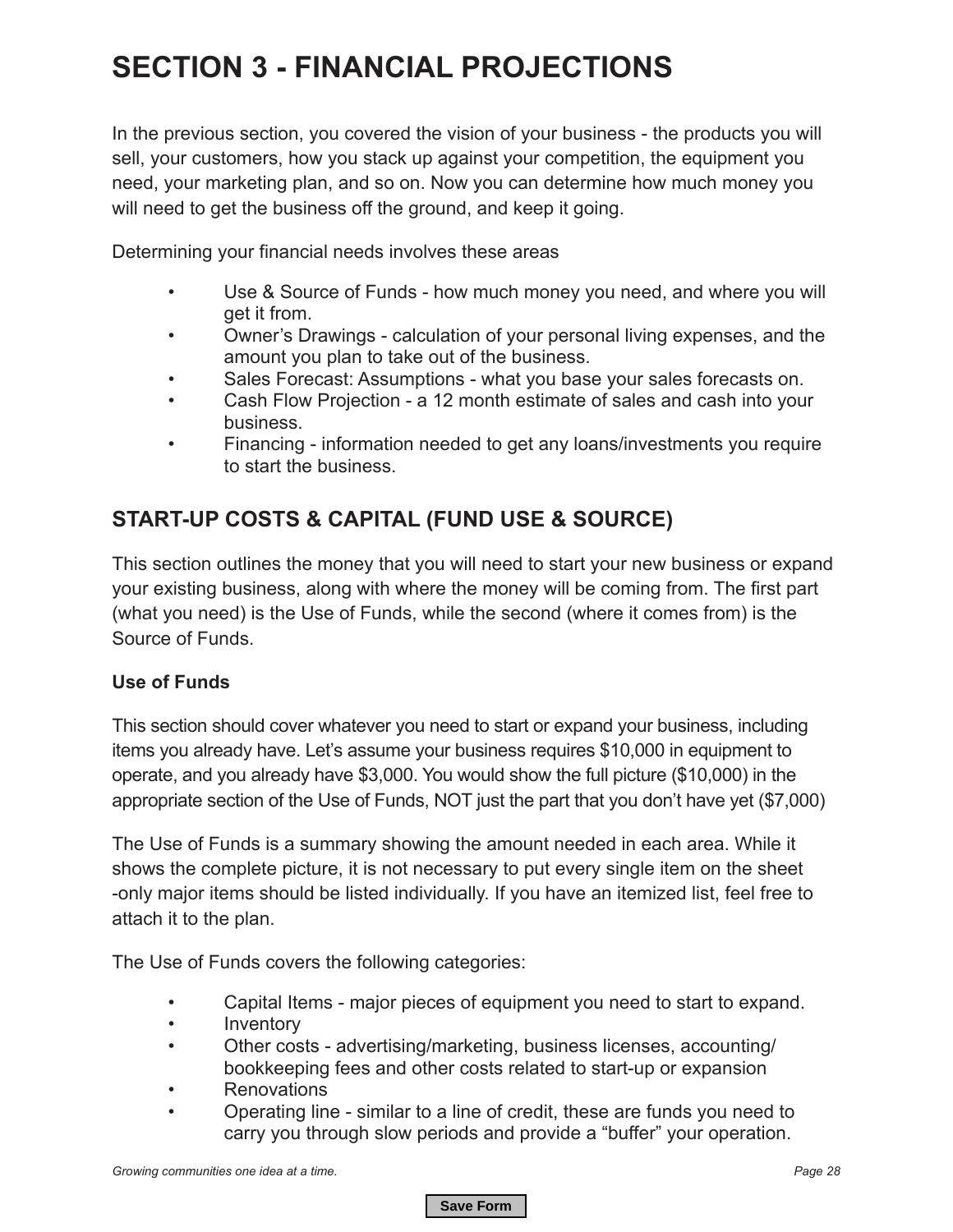Complete only those categories that apply to your business. List the items you are contributing to the business separately from those you will have to buy. Using the same example you would show \$3,000 in owned equipment and \$7,000 in equipment to be purchased/leased, rather that a \$10,000 total.

### **Source of Funds**

Once you know what your needs are, you need to determine where the money will come from. List the cash and assets that you are contributing to the start-up or expansion. Show the full amount of any leases, bank loans, investments by partners or other investors, and the like.

| Capital Items:                   | $\, \, \raisebox{12pt}{$\scriptstyle \circ$}$ |
|----------------------------------|-----------------------------------------------|
|                                  | $\, \, \raisebox{12pt}{$\scriptstyle \$}$     |
|                                  | $\, \, \raisebox{12pt}{$\scriptstyle \$}$     |
|                                  | $\, \, \raisebox{12pt}{$\scriptstyle \$}$     |
|                                  | $\, \, \raisebox{12pt}{$\scriptstyle \$}$     |
| Inventory:                       | $\, \, \raisebox{12pt}{$\scriptstyle \$}$     |
|                                  | $\, \, \raisebox{12pt}{$\scriptstyle \$}$     |
|                                  | $\, \, \raisebox{12pt}{$\scriptstyle \circ$}$ |
| Other Costs:                     | $\, \, \raisebox{12pt}{$\scriptstyle \$}$     |
|                                  | $\, \, \raisebox{12pt}{$\scriptstyle \circ$}$ |
|                                  | $\boldsymbol{\mathsf{S}}$                     |
|                                  | $\, \, \raisebox{12pt}{$\scriptstyle \circ$}$ |
| Renovations:                     | $\, \, \raisebox{12pt}{$\scriptstyle \$}$     |
| <b>Operating Capital / Line:</b> | $\, \, \raisebox{12pt}{$\scriptstyle \$}$     |
| <b>TOTAL USE OF FUNDS:</b>       | $\boldsymbol{\mathsf{\$}}$                    |

### **Use of Funds**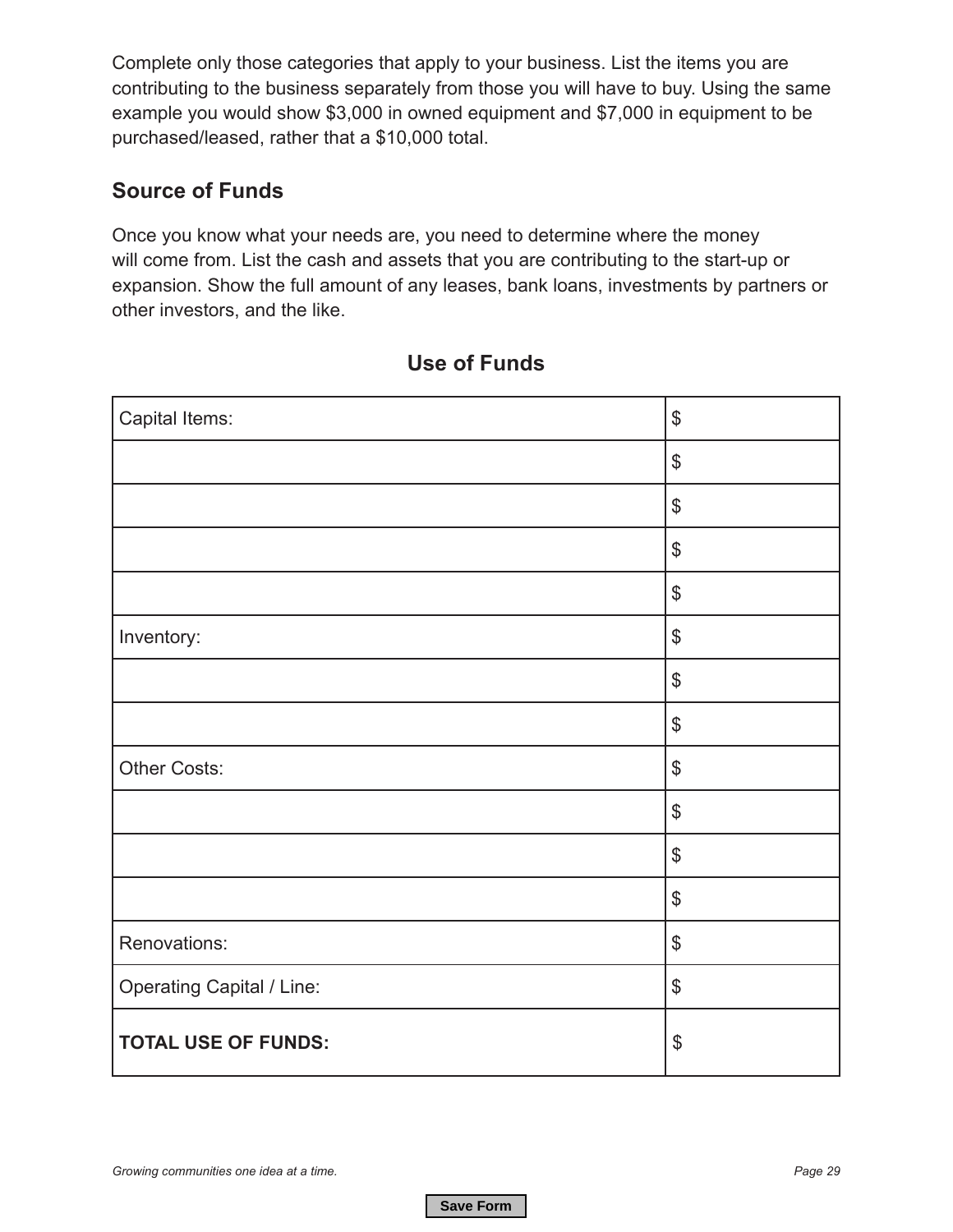#### **Source of Funds**

| Bank I Credit Union I etc.<br>\$                 |  |                           |  |  |  |  |
|--------------------------------------------------|--|---------------------------|--|--|--|--|
| <b>Community Futures Development Corp.</b><br>\$ |  |                           |  |  |  |  |
| Personal Investment<br>Cash                      |  | \$                        |  |  |  |  |
| <b>Assets</b>                                    |  | \$                        |  |  |  |  |
| Other (specify)                                  |  | $\frac{1}{2}$             |  |  |  |  |
| <b>TOTAL SOURCE OF FUNDS:</b>                    |  | $\boldsymbol{\mathsf{S}}$ |  |  |  |  |
| <b>Total Source of Funds:</b>                    |  |                           |  |  |  |  |
| <b>Less Total Use of Funds:</b>                  |  |                           |  |  |  |  |
| <b>Starting Cash Balance for Month 1:</b>        |  | 0.00                      |  |  |  |  |
|                                                  |  | (Cannot be negative)      |  |  |  |  |

#### **PERSONAL REQUIREMENTS**

In this section, you calculate the funds you need to meet your personal living expenses. The numbers generated in this section will become part of your projected cash flo .

There are two types of expenses you must consider: Monthly and Periodic. In the Owner's Drawings section on the next page, list both types on the sheet provided. Also list any other sources of income for you, such as spousal income.

The amount in this section is the LEAST you can take from the business. The least you can take from the business for each month is the sum of the Minimum Monthly Owner's Draw Required, and any periodic expenses that will be due in that month. You can take more than this, but you cannot take less.

For example, your minimum monthly living expenses may be \$1,900. You could not take less out of the business to live on, though you certainly could choose to take more (e.g. \$2,500 per month).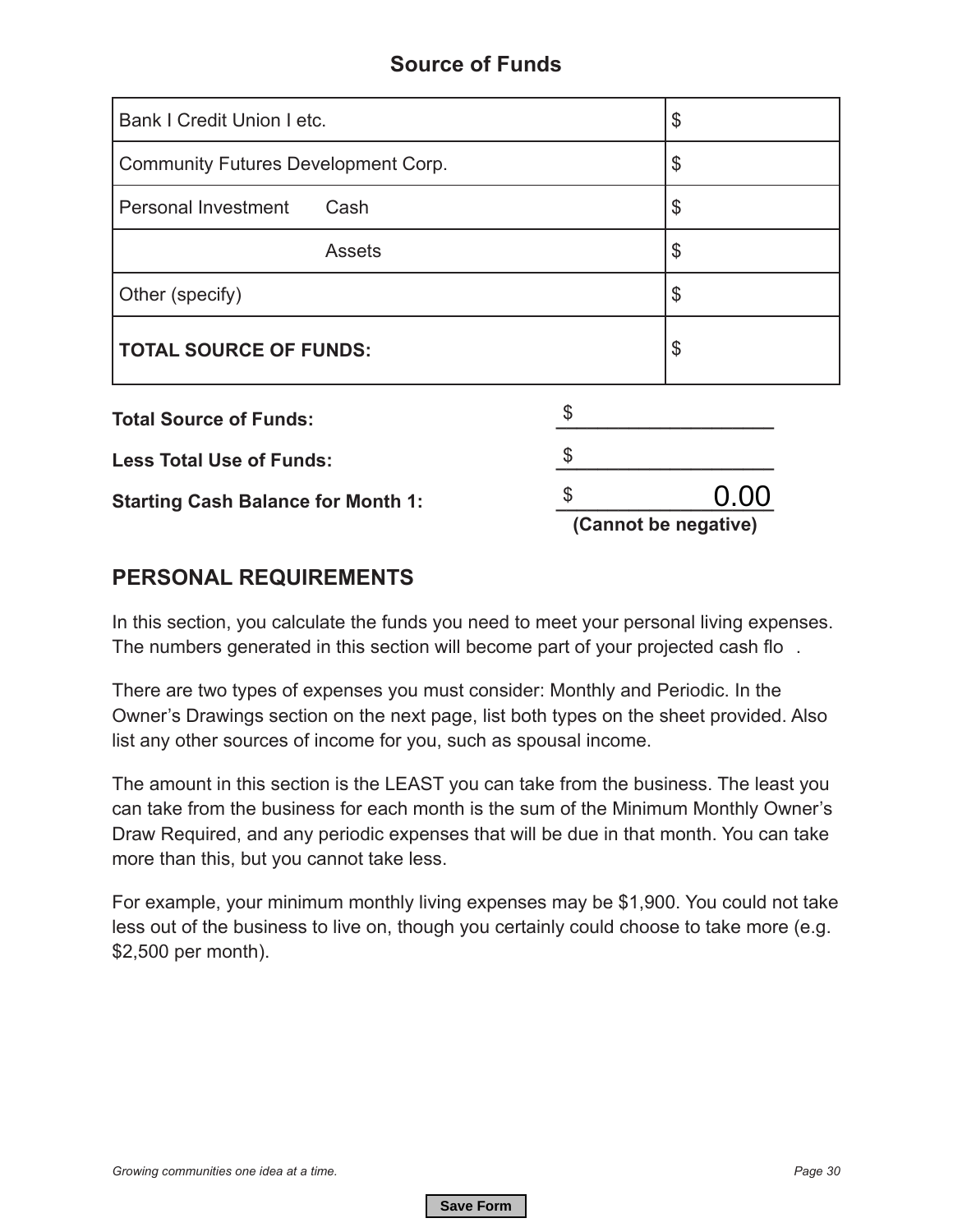## **Owner's Drawings**

## **Monthly Expenses**

| Rent or Mortgage Payment                         | $\frac{1}{2}$              |
|--------------------------------------------------|----------------------------|
| Food                                             | \$                         |
| Telephone                                        | \$                         |
| Heat                                             | \$                         |
| Light                                            | \$                         |
| Car Expense                                      | \$                         |
| Clothing                                         | \$                         |
| Entertainment                                    | \$                         |
| <b>Medical Expense</b>                           | \$                         |
| Other (specify)                                  | \$                         |
| Other (specify)                                  | \$                         |
| Other (specify)                                  | \$                         |
| Other (specify)                                  | \$                         |
| <b>Miscellaneous</b>                             | $\boldsymbol{\mathsf{S}}$  |
| <b>Total Expenses</b>                            | $\boldsymbol{\mathcal{S}}$ |
| Less other Sources of Household Income           | $$^{(})$                   |
| <b>Minimum Monthly Owner's Drawings Required</b> | \$                         |

#### **Periodic Expenses**

| <b>Item</b>                  | <b>Month(s) Due</b> | <b>Amount</b>              |
|------------------------------|---------------------|----------------------------|
| House Insurance              |                     | \$                         |
| Vehicle Insurance            |                     | \$                         |
| Life Insurance               |                     | \$                         |
| Property, Water/Sewer/Taxes  |                     | \$                         |
| <b>Personal Income Taxes</b> |                     | \$                         |
| Alberta Health Care          |                     | \$                         |
| Other -                      |                     | $\boldsymbol{\mathcal{S}}$ |
| Other -                      |                     | $\boldsymbol{\mathcal{S}}$ |
| Other -                      |                     | \$                         |
| Other -                      |                     | \$                         |

*Growing communities one idea at a time. Page 31*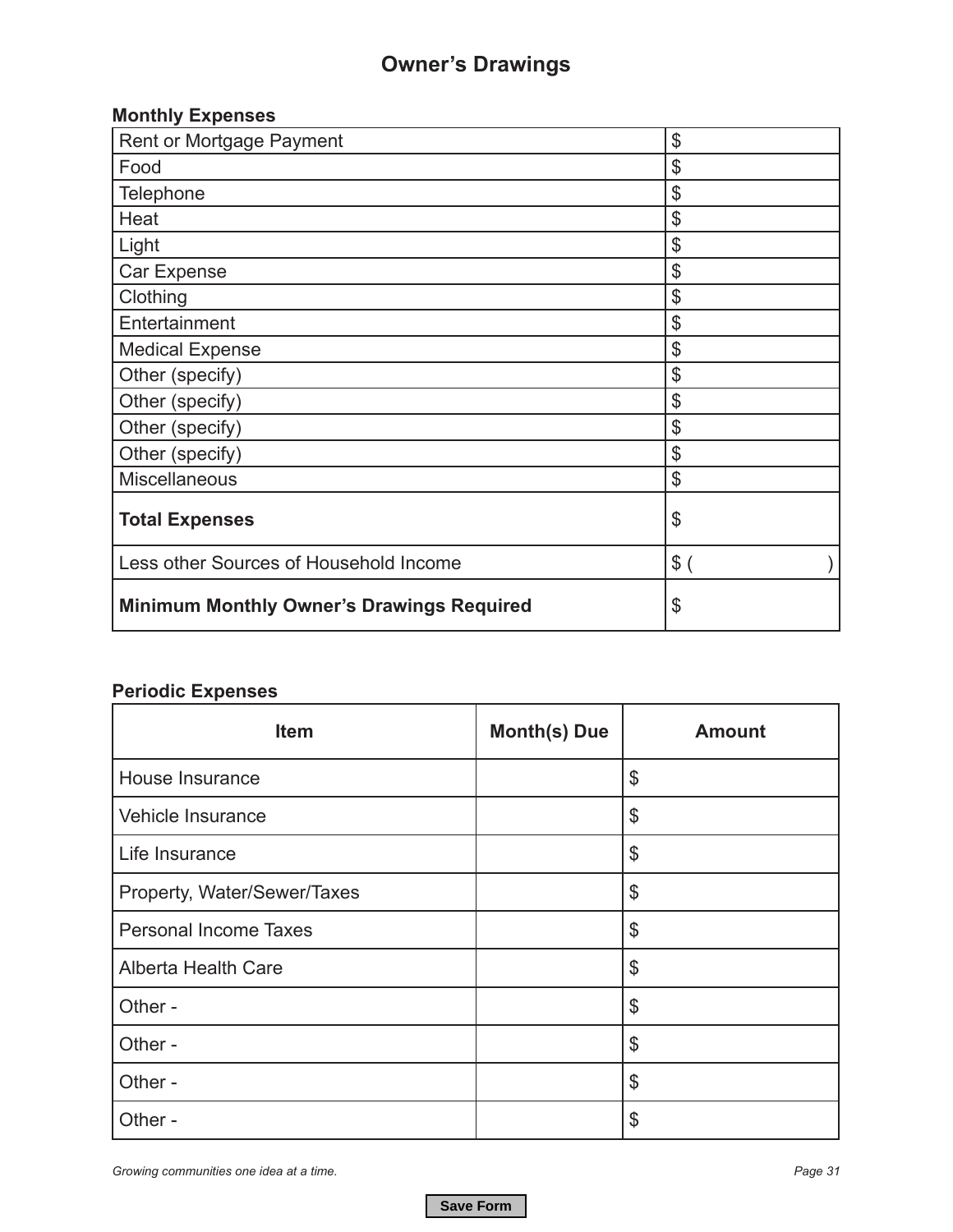## **SALES PROJECTIONS**

#### **Sales Assumptions**

Sales forecasts must be supported to be credible. If your projections are based on your many years experience in the field, say so. In the case of an existing business, past sales figures may also be used, but if the forecast varies substantiall , or if the business is new to you additional support is beneficial. Howeve , the more information you can provide to show how you came up with your sales forecast, the more accurate (and meaningful) they will be.

The assumptions should consider any major areas that can affect your business. For example, a retail store should consider the effects of Christmas on their November and December sales.

Factors could include things like:

- ◊ Seasonal conditions weather, Christmas, etc.
- ◊ Economic conditions logging down-time, housing constructions, etc.
- ◊ Customers the number of customers you expect to be working with on a daily, weekly, or monthly basis.
- ◊ Marketing the type of marketing or promotion you will be doing during this time, and the number of hours you plan to devote to it.

What are your sales assumptions, and where did you get the information to support them.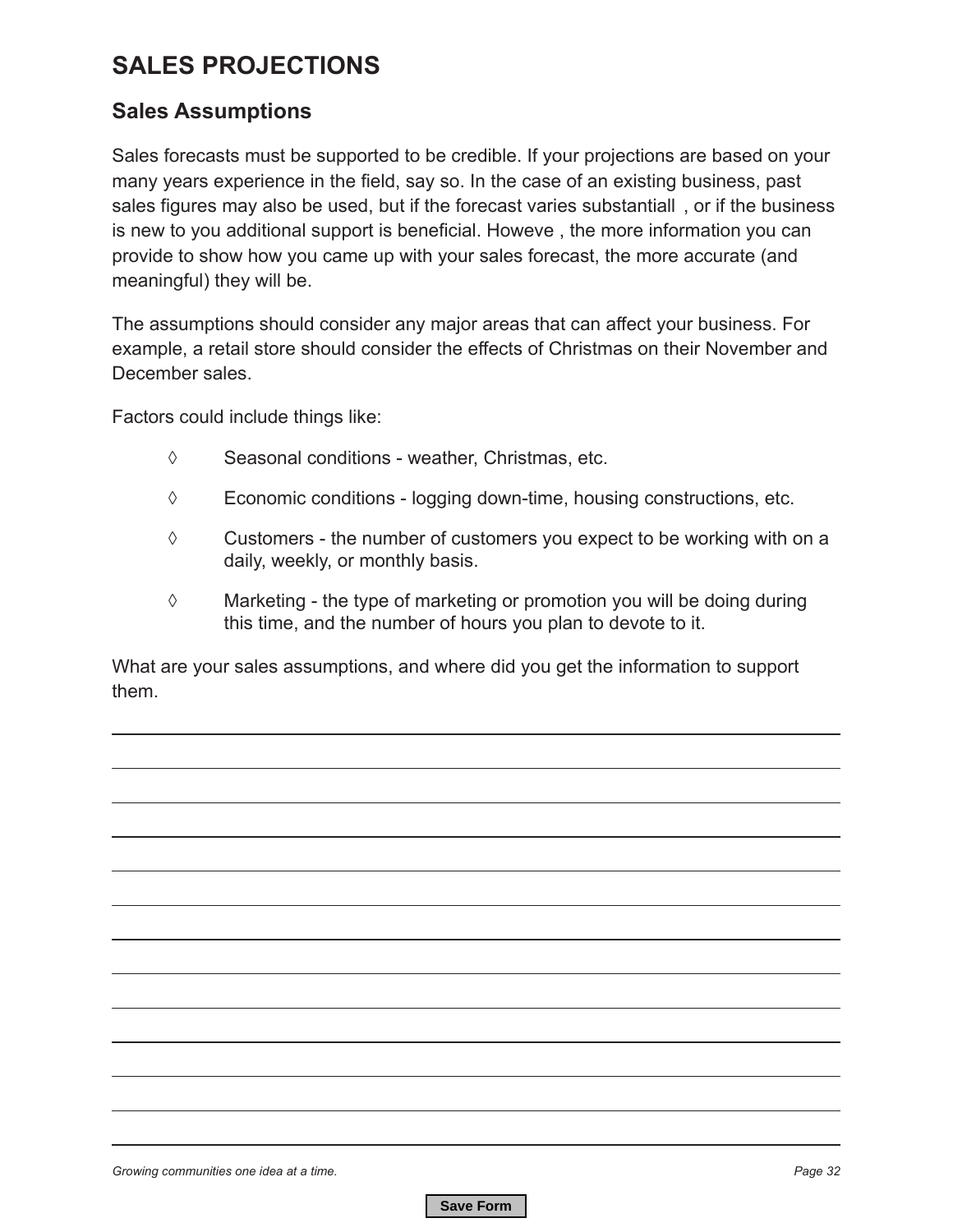| Unit Sales Projections by Product and Month                                                                                                                                                                                                                                                                                                  |                                                                                                                                                                                                                                                                                                                                                                       |                                          |                                                                                                                               |                  |                  |                  |                  |                  |  |  |  |
|----------------------------------------------------------------------------------------------------------------------------------------------------------------------------------------------------------------------------------------------------------------------------------------------------------------------------------------------|-----------------------------------------------------------------------------------------------------------------------------------------------------------------------------------------------------------------------------------------------------------------------------------------------------------------------------------------------------------------------|------------------------------------------|-------------------------------------------------------------------------------------------------------------------------------|------------------|------------------|------------------|------------------|------------------|--|--|--|
| Growing communities one idea at a time<br>In the first column write the month which corresponds to the month listed. Enter the quantity of each product or service you<br>expect to sell during the month. Enter the unit of sales (ie. hour day, each, case) for each category of product or service in the<br>row labeled "Unit of Sales". |                                                                                                                                                                                                                                                                                                                                                                       |                                          |                                                                                                                               |                  |                  |                  |                  |                  |  |  |  |
|                                                                                                                                                                                                                                                                                                                                              | Estimate sales for each general type of product that you plan to offer, by month. For example, a jewelry business may plan to<br>offer products in four areas - gold jewelry; fashion jewelry; gifts; and china & silver. The entrepreneur would make sales forecasts<br>for each of the four areas product groups, NOT for every single item that the store carries. |                                          |                                                                                                                               |                  |                  |                  |                  |                  |  |  |  |
|                                                                                                                                                                                                                                                                                                                                              |                                                                                                                                                                                                                                                                                                                                                                       | etc. Month 1 is not necessarily January. | Remember, "Month 1" is the first month of business for which this plan applies, and month 2 is your second month of business, |                  |                  |                  |                  |                  |  |  |  |
|                                                                                                                                                                                                                                                                                                                                              |                                                                                                                                                                                                                                                                                                                                                                       | <b>Month</b>                             |                                                                                                                               | <b>Product 1</b> | <b>Product 2</b> | <b>Product 3</b> | <b>Product 4</b> | <b>Product 5</b> |  |  |  |
|                                                                                                                                                                                                                                                                                                                                              |                                                                                                                                                                                                                                                                                                                                                                       |                                          | <b>Description</b>                                                                                                            |                  |                  |                  |                  |                  |  |  |  |
|                                                                                                                                                                                                                                                                                                                                              |                                                                                                                                                                                                                                                                                                                                                                       |                                          | <b>Unit of Sales</b>                                                                                                          |                  |                  |                  |                  |                  |  |  |  |
|                                                                                                                                                                                                                                                                                                                                              |                                                                                                                                                                                                                                                                                                                                                                       |                                          | Month 1                                                                                                                       |                  |                  |                  |                  |                  |  |  |  |
|                                                                                                                                                                                                                                                                                                                                              |                                                                                                                                                                                                                                                                                                                                                                       |                                          | <b>Month 2</b>                                                                                                                |                  |                  |                  |                  |                  |  |  |  |
|                                                                                                                                                                                                                                                                                                                                              |                                                                                                                                                                                                                                                                                                                                                                       |                                          | <b>Month 3</b>                                                                                                                |                  |                  |                  |                  |                  |  |  |  |
|                                                                                                                                                                                                                                                                                                                                              |                                                                                                                                                                                                                                                                                                                                                                       |                                          | Month 4                                                                                                                       |                  |                  |                  |                  |                  |  |  |  |
|                                                                                                                                                                                                                                                                                                                                              |                                                                                                                                                                                                                                                                                                                                                                       |                                          | Month 5                                                                                                                       |                  |                  |                  |                  |                  |  |  |  |
|                                                                                                                                                                                                                                                                                                                                              |                                                                                                                                                                                                                                                                                                                                                                       |                                          | Month 6                                                                                                                       |                  |                  |                  |                  |                  |  |  |  |
|                                                                                                                                                                                                                                                                                                                                              |                                                                                                                                                                                                                                                                                                                                                                       |                                          | <b>Month 7</b>                                                                                                                |                  |                  |                  |                  |                  |  |  |  |
|                                                                                                                                                                                                                                                                                                                                              |                                                                                                                                                                                                                                                                                                                                                                       |                                          | <b>Month 8</b>                                                                                                                |                  |                  |                  |                  |                  |  |  |  |
|                                                                                                                                                                                                                                                                                                                                              |                                                                                                                                                                                                                                                                                                                                                                       |                                          | Month 9                                                                                                                       |                  |                  |                  |                  |                  |  |  |  |
|                                                                                                                                                                                                                                                                                                                                              |                                                                                                                                                                                                                                                                                                                                                                       |                                          | Month 10                                                                                                                      |                  |                  |                  |                  |                  |  |  |  |
| Page                                                                                                                                                                                                                                                                                                                                         |                                                                                                                                                                                                                                                                                                                                                                       |                                          | Month 11                                                                                                                      |                  |                  |                  |                  |                  |  |  |  |
| တ္ထ                                                                                                                                                                                                                                                                                                                                          |                                                                                                                                                                                                                                                                                                                                                                       |                                          | Month 12                                                                                                                      |                  |                  |                  |                  |                  |  |  |  |

**Save Formal Accounts of the Contract of the Contract of the Contract of the Contract of the Contract of the Contract of the Contract of the Contract of the Contract of the Contract of the Contract of the Contract of the C**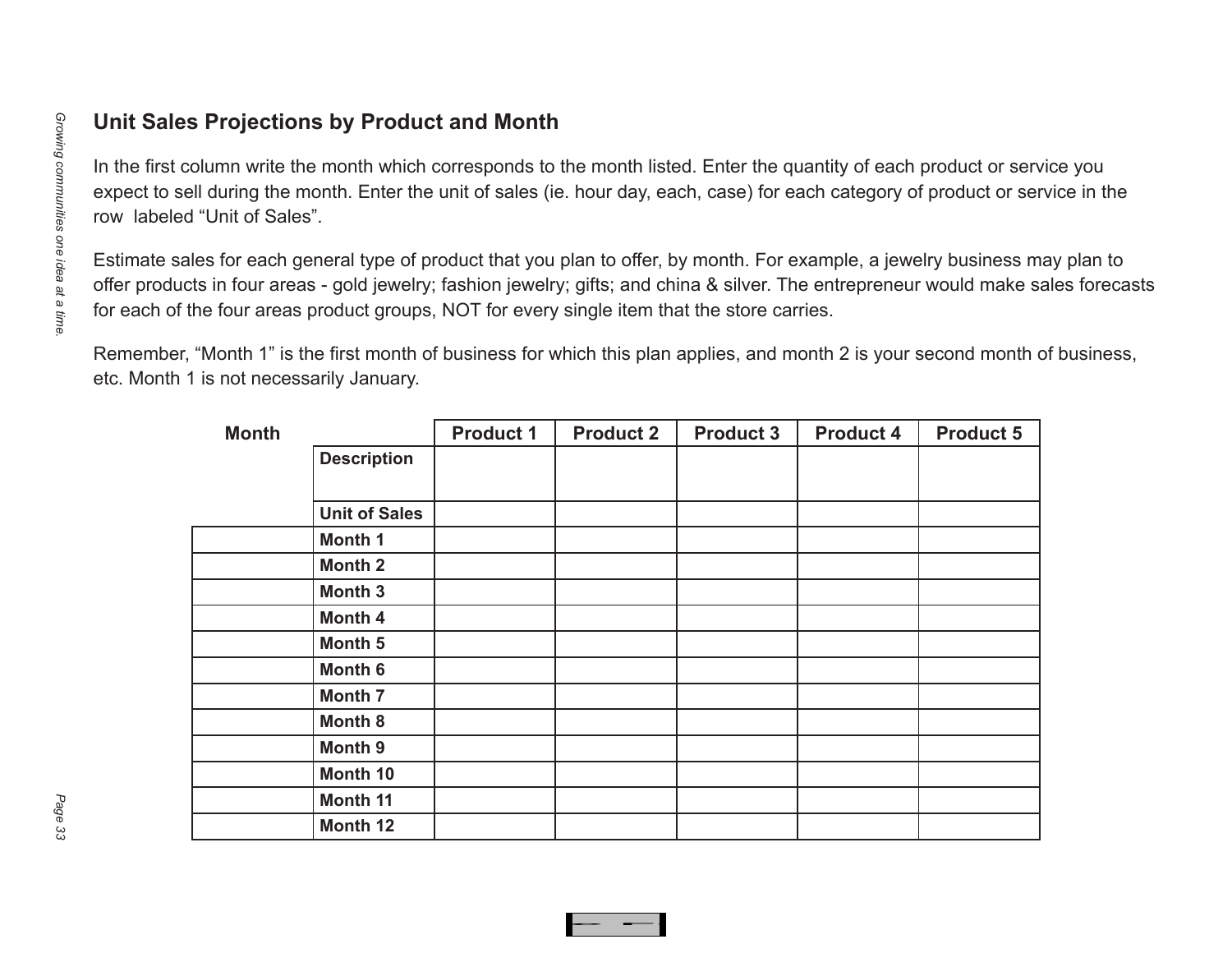| <b>Month</b> |                      | <b>Product 6</b> | <b>Product 7</b> | <b>Product 8</b> | <b>Product 9</b> |
|--------------|----------------------|------------------|------------------|------------------|------------------|
|              | <b>Description</b>   |                  |                  |                  |                  |
|              | <b>Unit of Sales</b> |                  |                  |                  |                  |
|              | Month 1              |                  |                  |                  |                  |
|              | Month <sub>2</sub>   |                  |                  |                  |                  |
|              | Month 3              |                  |                  |                  |                  |
|              | Month 4              |                  |                  |                  |                  |
|              | Month 5              |                  |                  |                  |                  |
|              | Month 6              |                  |                  |                  |                  |
|              | Month 7              |                  |                  |                  |                  |
|              | Month 8              |                  |                  |                  |                  |
|              | Month 9              |                  |                  |                  |                  |
|              | Month 10             |                  |                  |                  |                  |
|              | Month 11             |                  |                  |                  |                  |
|              | Month 12             |                  |                  |                  |                  |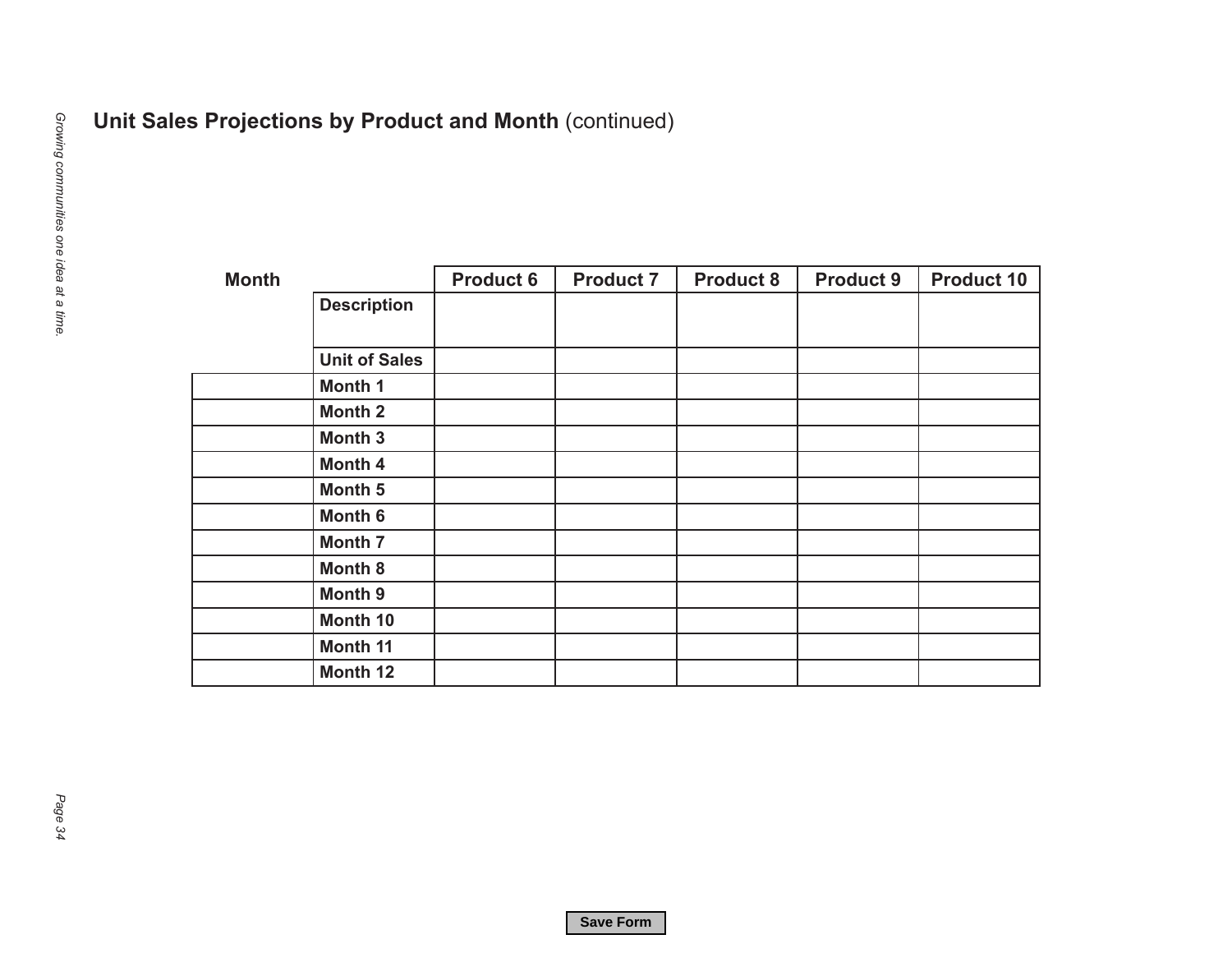| <b>Month</b> |                    | <b>Product 1</b> | Product 2 | Product 3 | <b>Product 4</b> | <b>Product 5</b> | Total *<br>(Product 1-5) |
|--------------|--------------------|------------------|-----------|-----------|------------------|------------------|--------------------------|
|              | <b>Price/Unit</b>  |                  |           |           |                  |                  |                          |
|              | Month 1            |                  |           |           |                  |                  |                          |
|              | Month <sub>2</sub> |                  |           |           |                  |                  |                          |
|              | Month <sub>3</sub> |                  |           |           |                  |                  |                          |
|              | Month 4            |                  |           |           |                  |                  |                          |
|              | Month 5            |                  |           |           |                  |                  |                          |
|              | Month 6            |                  |           |           |                  |                  |                          |
|              | <b>Month 7</b>     |                  |           |           |                  |                  |                          |
|              | Month 8            |                  |           |           |                  |                  |                          |
|              | Month 9            |                  |           |           |                  |                  |                          |
|              | Month 10           |                  |           |           |                  |                  |                          |
|              | <b>Month 11</b>    |                  |           |           |                  |                  |                          |
|              | Month 12           |                  |           |           |                  |                  |                          |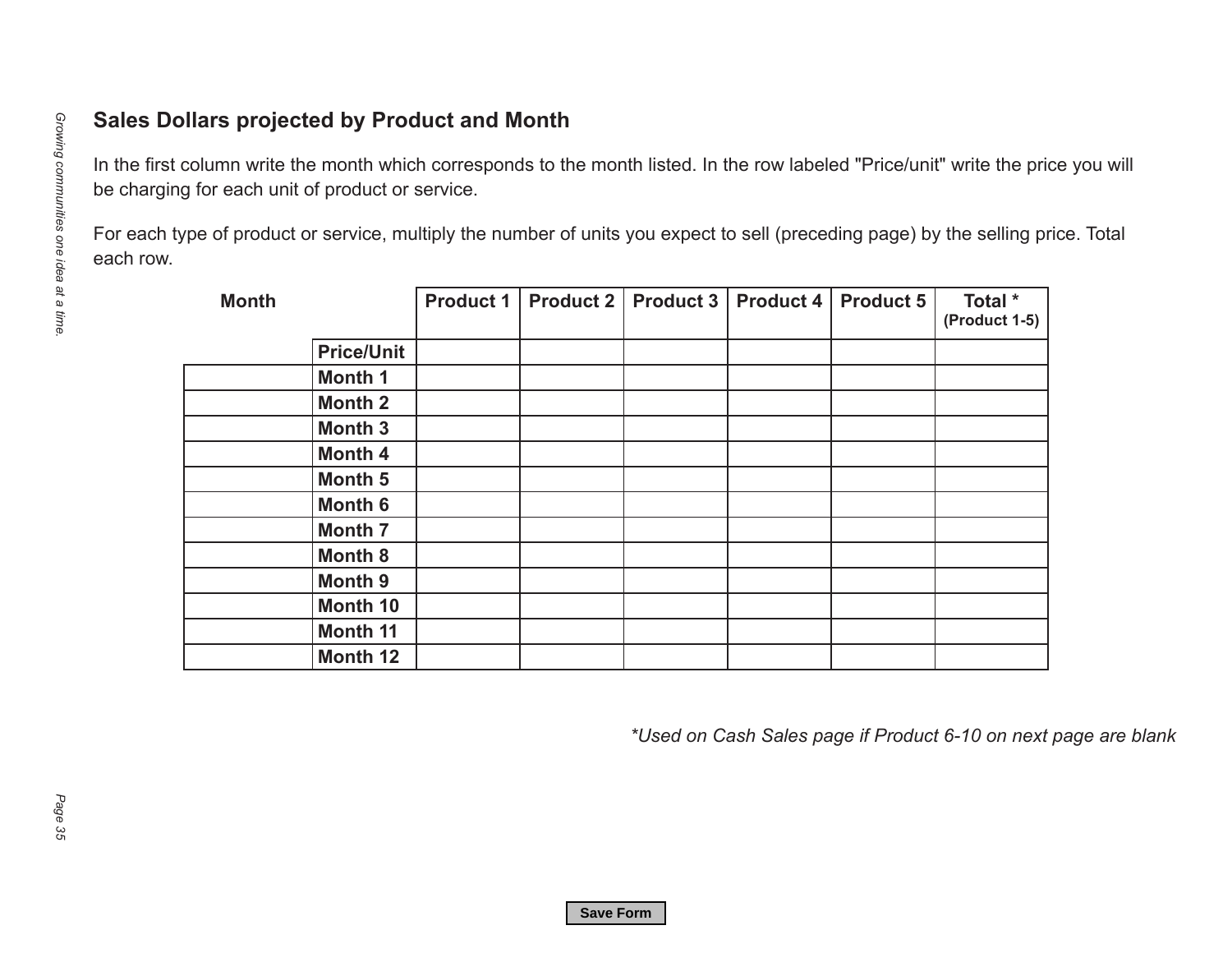| <b>Month</b> |                   | <b>Product 6</b> | <b>Product 7</b> | <b>Product 8</b> | <b>Product 9</b> | Product 10 | <b>Total</b><br>(Product 6-10) | Total (All)* |
|--------------|-------------------|------------------|------------------|------------------|------------------|------------|--------------------------------|--------------|
|              | <b>Price/Unit</b> |                  |                  |                  |                  |            |                                |              |
|              | Month 1           |                  |                  |                  |                  |            |                                |              |
|              | <b>Month 2</b>    |                  |                  |                  |                  |            |                                |              |
|              | Month 3           |                  |                  |                  |                  |            |                                |              |
|              | Month 4           |                  |                  |                  |                  |            |                                |              |
|              | Month 5           |                  |                  |                  |                  |            |                                |              |
|              | Month 6           |                  |                  |                  |                  |            |                                |              |
|              | Month 7           |                  |                  |                  |                  |            |                                |              |
|              | Month 8           |                  |                  |                  |                  |            |                                |              |
|              | <b>Month 9</b>    |                  |                  |                  |                  |            |                                |              |
|              | Month 10          |                  |                  |                  |                  |            |                                |              |
|              | Month 11          |                  |                  |                  |                  |            |                                |              |
|              | Month 12          |                  |                  |                  |                  |            |                                |              |

**Save Format Format Format Format Format Format Format Format Format Format Format Format Format Format Format**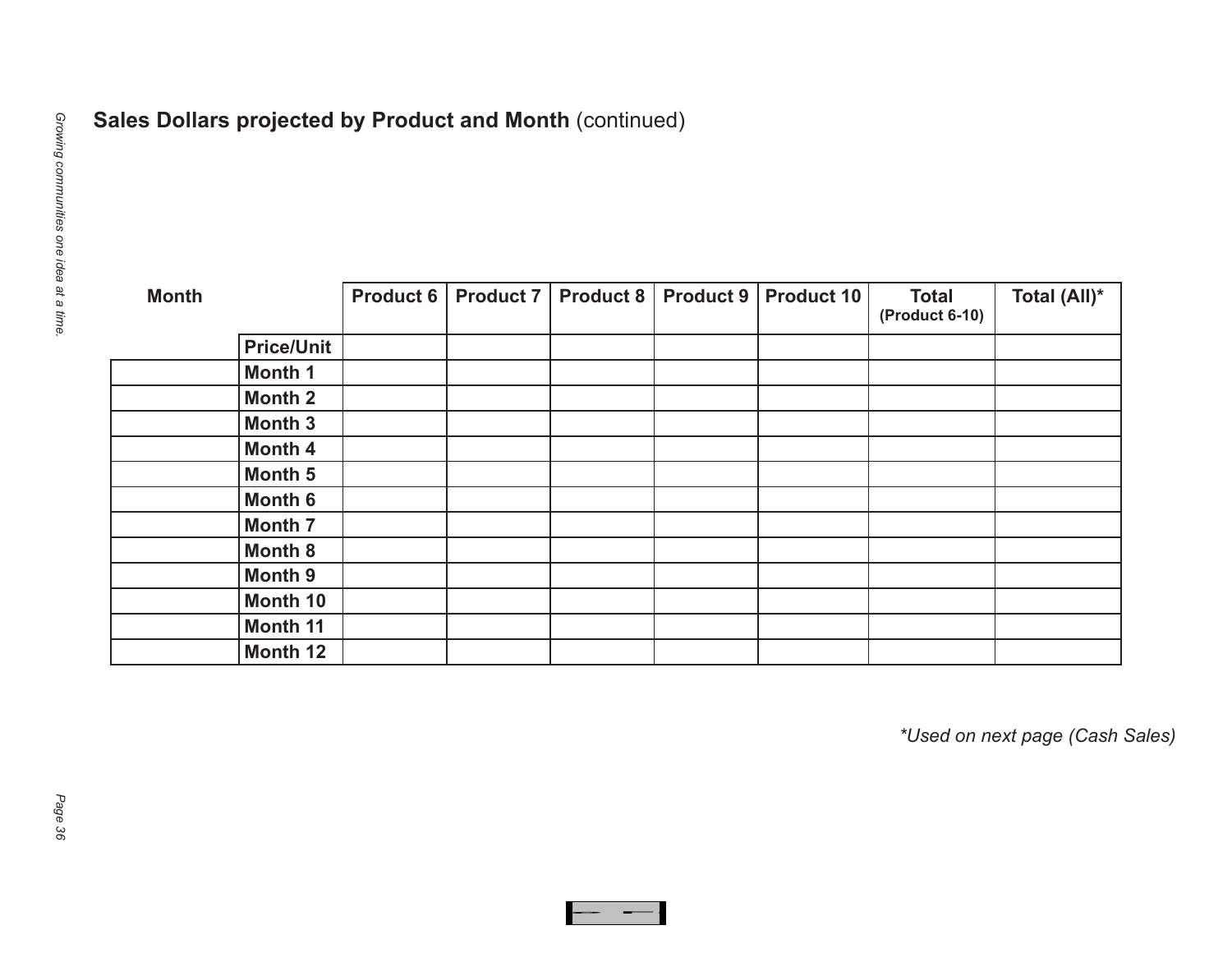### **Projected Cash Inflows By Month**

If you offer credit some of the money from your sales will be collected in later months. What percentage of sales are collected in the month they are made or in subsequent months?

| Current Month | $\%$          |
|---------------|---------------|
| Second Month  | $\%$          |
| Third Month   | $\frac{0}{0}$ |
| Fourth Month  | $\%$          |
| <b>TOTAL</b>  | $\frac{0}{0}$ |

Cash Sales refers to sales where the cash is collected in the month of the sale. Accounts Receivable refers to sales where the cash is collected in months subsequent to the sale.

|                    | <b>Total Sales</b><br>(from previous<br>page) | <b>Cash Sales*</b> | Cash<br><b>Collected from</b><br><b>Accounts</b><br>Receivable** |
|--------------------|-----------------------------------------------|--------------------|------------------------------------------------------------------|
| Month 1            |                                               |                    |                                                                  |
| <b>Month 2</b>     |                                               |                    |                                                                  |
| <b>Month 3</b>     |                                               |                    |                                                                  |
| <b>Month 4</b>     |                                               |                    |                                                                  |
| Month 5            |                                               |                    |                                                                  |
| Month <sub>6</sub> |                                               |                    |                                                                  |
| <b>Month 7</b>     |                                               |                    |                                                                  |
| <b>Month 8</b>     |                                               |                    |                                                                  |
| <b>Month 9</b>     |                                               |                    |                                                                  |
| Month 10           |                                               |                    |                                                                  |
| <b>Month 11</b>    |                                               |                    |                                                                  |
| Month 12           |                                               |                    |                                                                  |

*\* These numbers are used in Cash Flow as cash sales*

*\*\* These numbers are used in Cash Flow as Accounts Receivable*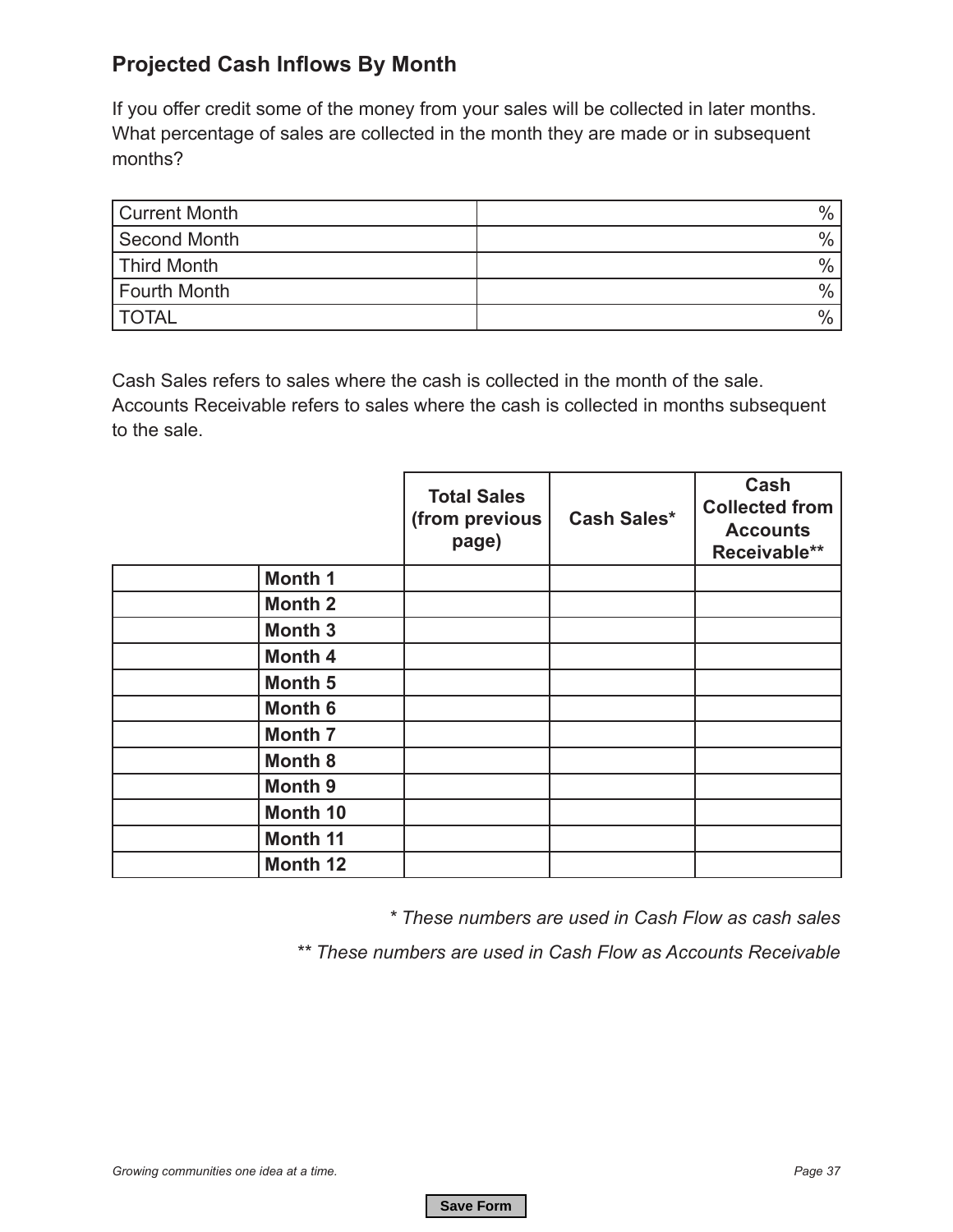## **PROJECTED CASH FLOW - INSTRUCTIONS**

A cash flow projection statement helps you predict expenses and income including cash requirements to keep the business operating. Be realistic in cash flow projections. Estimate income conservatively, be generous with expenses.

A Cash flow chart has been provided with spec fic headings as outlined belo . Some rows may not be applicable for your business, so make any necessary adjustments as required. The first column will be for the first month of operation (whatever that may be, do not do for calendar year January to December, unless January will be your first month of operation).

The key to remember in preparing a cash flow is that you are not trying to determine a profit or loss yet - you are trying to predict the timing of cash in or out of your bank. **Don't spread costs evenly over the year.** For example, if insurance costs \$1,200 per year and is payable in May, put the whole \$1,200 in that month. Do not put in \$100 each month. **Take the time to do it right.**

#### **For each amount estimated, include notes on assumptions made, sources of estimates, etc.**

- Line 1: **Sales** this is the total amount of income you estimate you will take in each month. Most businesses find that income varies from month to month. Therefore, your figures should reflect this Also include an estimate of the percentage of sales that will be collected in 30 days, the percentage collected in 60 days and those collected in 90 days.
- Line 2: **Contributing equity** This is the amount of cash equity that you personally have put into the business. This will most often be a one-time entry in your first month of business.
- Line 3: **Loans** If you take possession of borrowed money during the month, list this amount. Again, this will normally be a one-time entry in your first month of business
- Line 4: **Cost of goods sold**  If you have a retail business this figure will be your cost of the goods you intend to sell ( cost of inventory or raw materials necessary to achieve that month's sales). This may be based on a percentage of sales, if you are selling a product for which you already know the markup or profit margin. NOTE: This only applies if you are selling products ... not services.
- Line 5: **Other Cash Received** List any other sources of cash inflo .
- Line 6: **Total Cash In** Totals of lines 1 to 5.
- Line 7: **Accounting & Legal** Get estimates from an accountant and lawyer indicating what they estimate your expenses will be. Legal fees may only occur in the initial start up phase while accounting fees may be incurred monthly. Includes: monthly bookkeeping services, year-end financial statements, incorporation fees, Search & Registration of trade name or partnership, etc.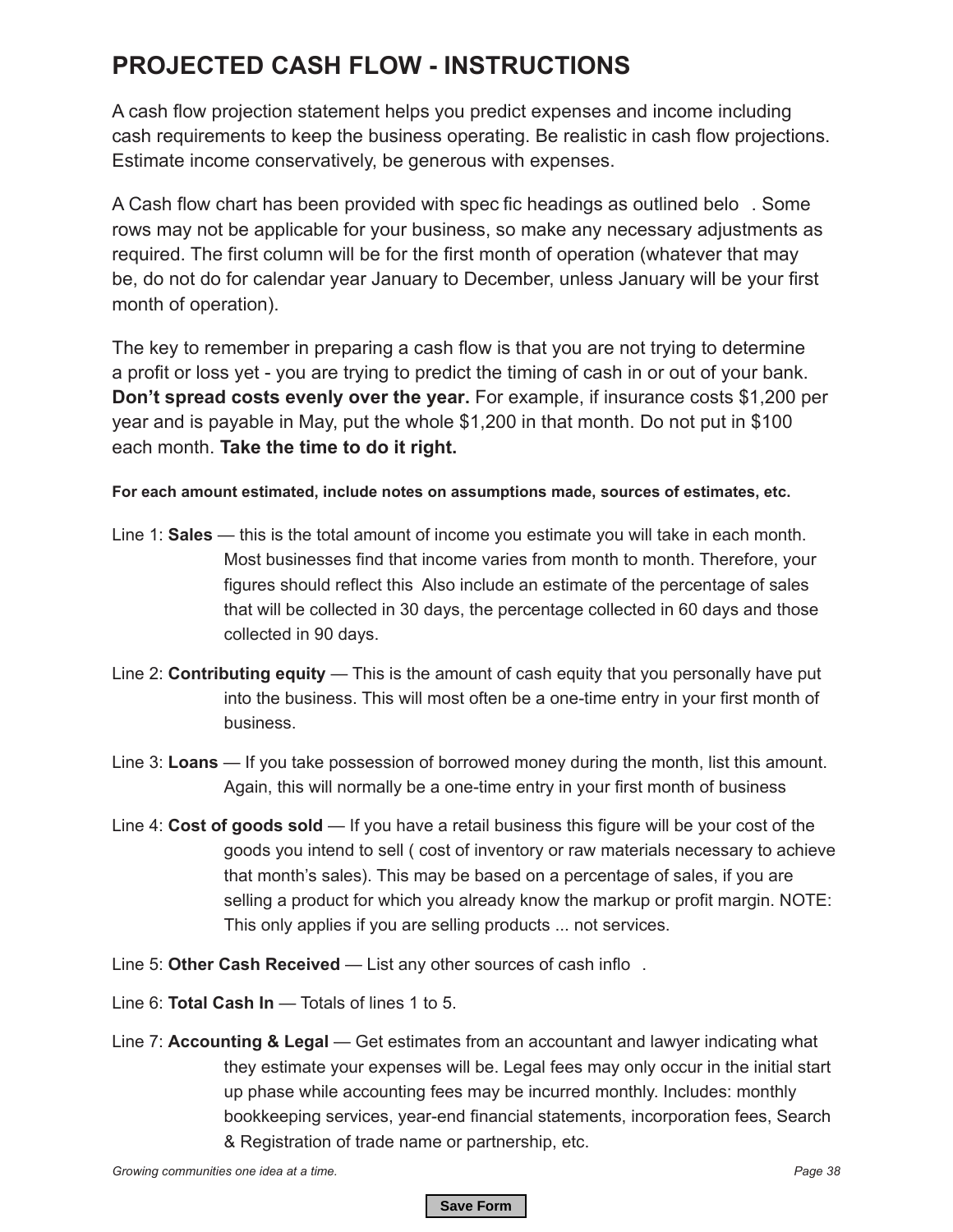Line 8: **Advertising** — Contact agencies that will provide your advertising (newspapers, radio, television, Flyers (including postage), Signage (business cards, indoor & outdoor signs, vehicle signs), etc.) and get an estimate on the costs. The cost of running a regular advertisement may be a monthly/bimonthly figure while items such as signage would normally be a figure in your start-up column

Line 9: **Bank Charges** — A good rule of thumb to follow for the purposes of estimating this figure is the following

- Home Based business -\$50 monthly
- Service oriented business (trucking, electrical etc.) \$50 -\$100
- Retail Outlet -\$250 -\$300
- Line 10: **Business License/Vehicle Licenses/Permits** This figure should include municipal, provincial, and town licenses, vehicle licensing and permits. This figure would probably occur in the first month of operation. This could also include various annual permits for specific industries (trucking, professional associations etc.)
- Line 11: **Delivery/Freight** Estimate the monthly cost in having your goods delivered to you. Talk to the persons whom you expect to provide this service as well as to persons in a similar type of business to arrive at this figure
- Line 12: **Insurance** This figure should include: equipment coverage, vehicle coverage, stock coverage, Commercial general liability insurance and Key man life insurance. This may be a figure in your first month of business, or your insurer may b willing to pro-rate your premiums over the year.
- Line 13: **Loan Payment** If you have borrowed money to finance your business, this is where your monthly loan payment is shown.
- Line 14: **Miscellaneous** There are always items that crop up unexpectedly and an amount should be allowed for this. It would be dependent on the volume and type of business you expect to do.
- Line 15: **Office/Shop Supplies** This figure would include paper supplies (Letterhead, pape , invoices, envelopes, receipts, stamps etc). Also included (if applicable) would be gloves, hand cleaner, coffee supplies etc.)
- Line 16: **Property Taxes** This would be filled in only if the business owns propert .
- Line 17: **Rent** If you are renting space for your business to operate in, indicate the monthly amount.
- Line 18: **Repairs and Maintenance** Estimate the amount you think you will spend on keeping equipment and property in good operating condition.
- Line 19: **Telephone** In the first month of operation include your connection charges for telephone lines and the Internet (if applicable). In the remaining months estimate your monthly telephone/Internet charges, including line charges, mobile phones and long distance.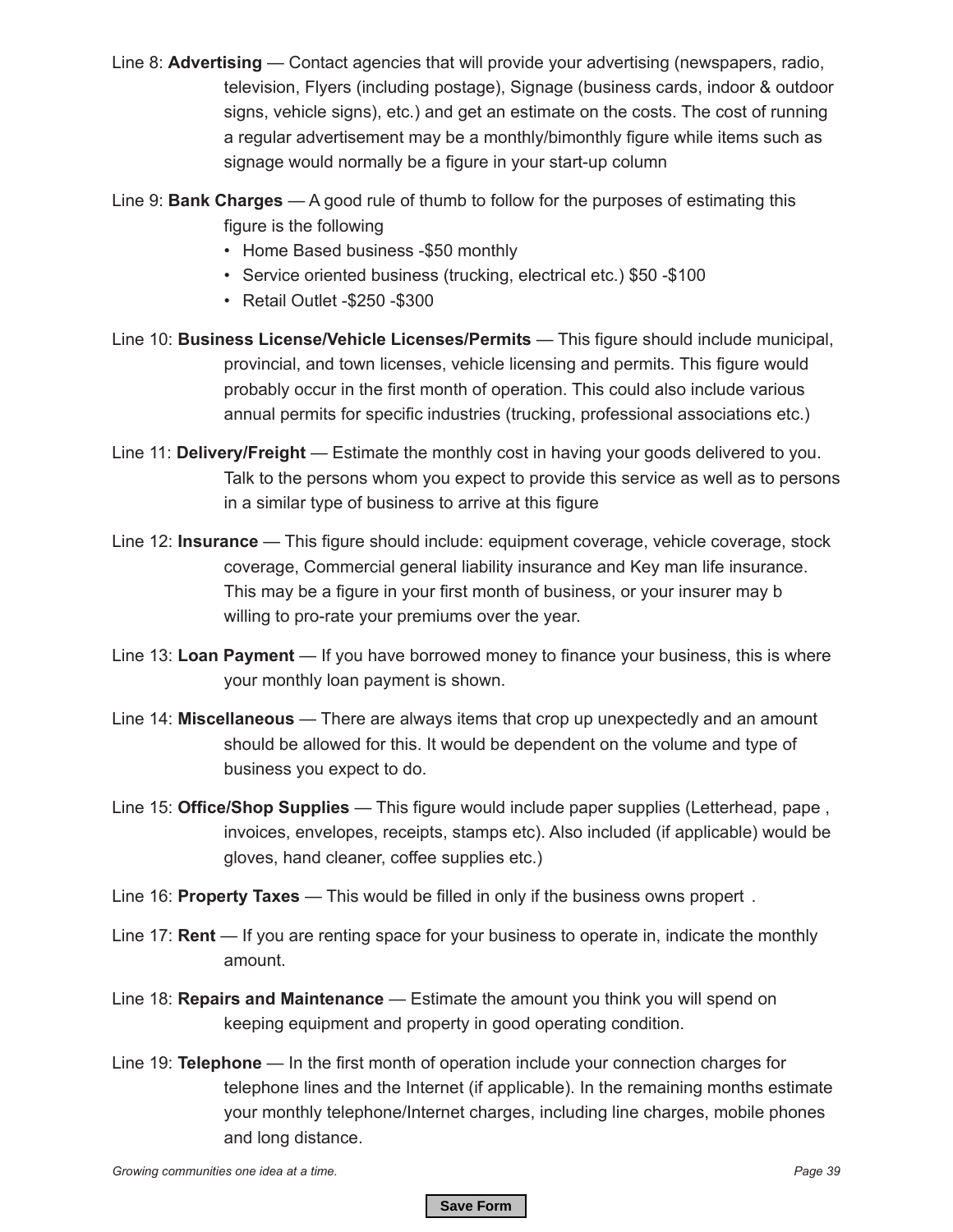- Line 20: **Utilities** This figure will include monthly utility costs such as powe , heat, and water. There may be initial connection charges in the first month of operation
- Line 21: **Vehicle Expense** this figure will include fuel, oil, and lease payments (if any). If vehicle expenses will be a large part of your expenses you may want to consider separating the expenses. Note: Utilized only if vehicle is owned by company (actual cash outlayed by company).
- Line 22: **Tools & Equip.** this figure will include any additional tools/equipment that may need to be purchased/upgraded throughout your business.
- Line 23: **Wages management** This will be the amount that you intend to pay yourself. There is often no wage drawn in the first 2 or 3 months of operation. *Business plan should be strong enough to be able to support a minimum management wage of \$1500/month. Wage must be enough to support personal financial requirements.*
- Line 24: **Wages employees** This will include the total amount you intend to pay your employees and could well vary from month to month depending upon the type of business you operate.
- Line 25: **Wage Benefits** This includes employee deductions that you are responsible for (EI, CPP, WCB, Vacation Pay, etc.) As a general rule of thumb, these items usually amount to at least 10% of the wage costs (unless you offer a benefit package, in which case this would be somewhat higher). *Small business owners do not pay EI for themselves, just Canada Pension and WCB if applicable, and EI for any employees.*
- Line 26: **Total Cash Out** Total of lines 7 to 24.
- Line 27: **Surplus or Deficit** Total Cash In (line 6) subtract Total Cash Out (line25)
- Line 28: If you have **purchased an asset** (pieces of equipment or tools that have a cost of \$300 or more) indicate that figure in the space provided.
- Line 29: **Opening Cash Balance** the amount of money you start with at the beginning of each month
- Line 30: **Closing Cash Balance** the amount you started with plus or minus the amount of cash made or lost during the month. The closing balance becomes the next month's opening balance.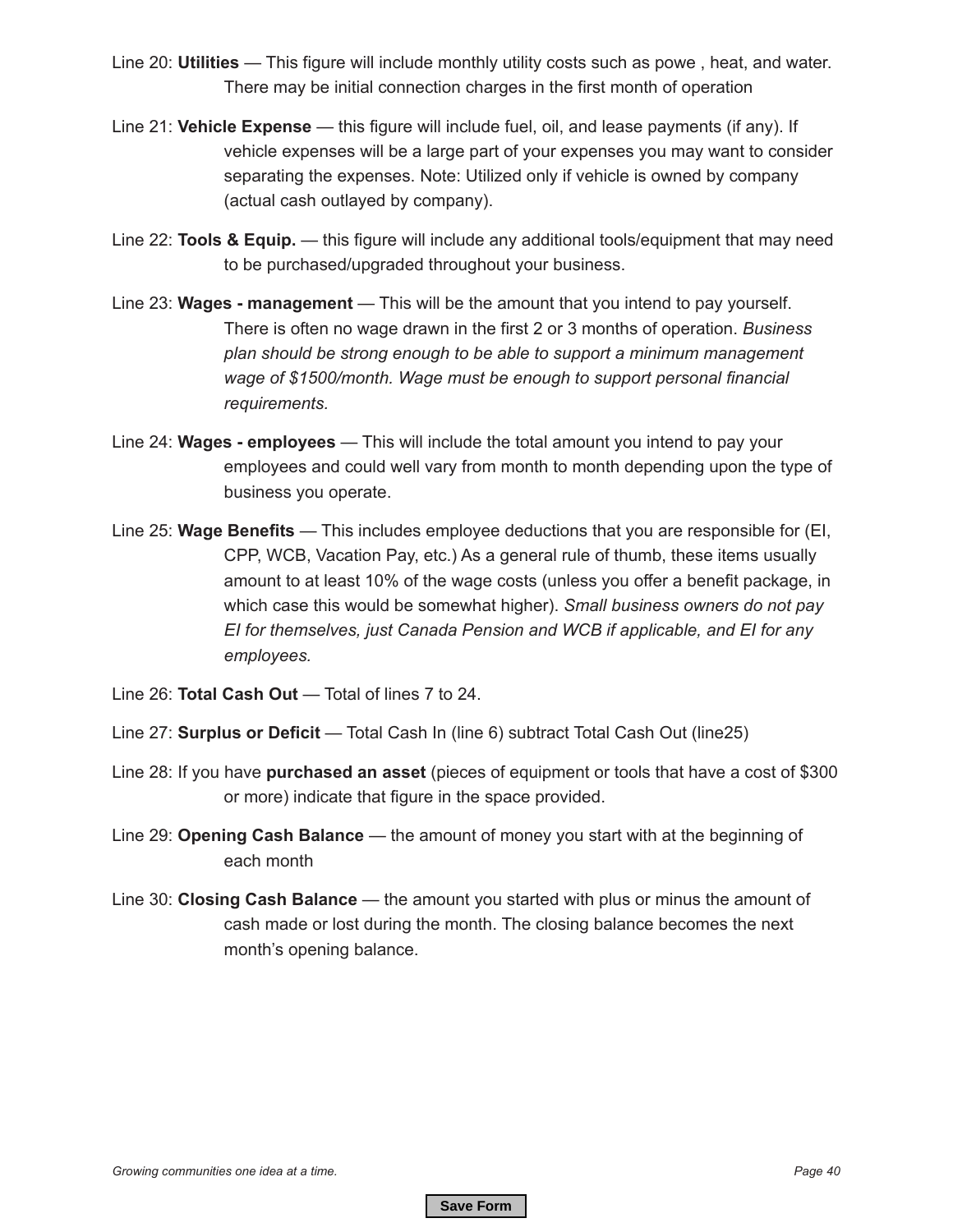#### **CASH FLOW FORECAST WORKSHEET**

|                                         | <b>MONTH</b>                 | 1 | $\overline{2}$ | $\mathbf{3}$ | 4 | $5\phantom{.0}$ | 6 | $\overline{7}$ | 8 | $9^{\circ}$ | 10 | 11 | 12 | <b>TOTAL</b> |
|-----------------------------------------|------------------------------|---|----------------|--------------|---|-----------------|---|----------------|---|-------------|----|----|----|--------------|
|                                         | <b>CASH IN</b>               |   |                |              |   |                 |   |                |   |             |    |    |    |              |
|                                         | 1. Sales                     |   |                |              |   |                 |   |                |   |             |    |    |    |              |
|                                         | 2. Contributed Equity        |   |                |              |   |                 |   |                |   |             |    |    |    |              |
|                                         | 3. Loan Funds                |   |                |              |   |                 |   |                |   |             |    |    |    |              |
|                                         | 4. Less Cost of Goods Sold   |   |                |              |   |                 |   |                |   |             |    |    |    |              |
|                                         | 5. Other Cash Received       |   |                |              |   |                 |   |                |   |             |    |    |    |              |
|                                         | <b>6. TOTAL CASH IN</b>      |   |                |              |   |                 |   |                |   |             |    |    |    |              |
|                                         | <b>CASH OUT</b>              |   |                |              |   |                 |   |                |   |             |    |    |    |              |
| Growing communities one idea at a time. | 7. Accounting and Legal      |   |                |              |   |                 |   |                |   |             |    |    |    |              |
|                                         | 8. Advertising               |   |                |              |   |                 |   |                |   |             |    |    |    |              |
|                                         | 9. Bank Charges & Interest   |   |                |              |   |                 |   |                |   |             |    |    |    |              |
|                                         | 10. Business License/Permits |   |                |              |   |                 |   |                |   |             |    |    |    |              |
|                                         | 11. Delivery/Freight         |   |                |              |   |                 |   |                |   |             |    |    |    |              |
|                                         | 12. Insurance                |   |                |              |   |                 |   |                |   |             |    |    |    |              |
|                                         | 13. Loan Payment             |   |                |              |   |                 |   |                |   |             |    |    |    |              |
|                                         | 14. Miscellaneous            |   |                |              |   |                 |   |                |   |             |    |    |    |              |
|                                         | 15. Office/Shop Supplie      |   |                |              |   |                 |   |                |   |             |    |    |    |              |
|                                         | 16. Property Taxes           |   |                |              |   |                 |   |                |   |             |    |    |    |              |
|                                         | 17. Rent                     |   |                |              |   |                 |   |                |   |             |    |    |    |              |
|                                         | 18. Repairs & Maintenance    |   |                |              |   |                 |   |                |   |             |    |    |    |              |
|                                         | 19. Telephone                |   |                |              |   |                 |   |                |   |             |    |    |    |              |
|                                         | 20. Utilities                |   |                |              |   |                 |   |                |   |             |    |    |    |              |
|                                         | 21. Vehicle Expense          |   |                |              |   |                 |   |                |   |             |    |    |    |              |
|                                         | 22. Tools & Equip.           |   |                |              |   |                 |   |                |   |             |    |    |    |              |
|                                         | 23. Wages - Management       |   |                |              |   |                 |   |                |   |             |    |    |    |              |
|                                         | 24. Wages - Employees        |   |                |              |   |                 |   |                |   |             |    |    |    |              |
|                                         | 25. Wage Benefit             |   |                |              |   |                 |   |                |   |             |    |    |    |              |
|                                         | <b>26. TOTAL CASH OUT</b>    |   |                |              |   |                 |   |                |   |             |    |    |    |              |
| Page 41                                 | 27. SURPLUS / DEFICIT        |   |                |              |   |                 |   |                |   |             |    |    |    |              |
|                                         | 28. Less Assets Purchased    |   |                |              |   |                 |   |                |   |             |    |    |    |              |
|                                         | 29. Opening Cash Balance     |   |                |              |   |                 |   |                |   |             |    |    |    |              |
|                                         | 30. Closing Cash Balance     |   |                |              |   |                 |   |                |   |             |    |    |    |              |

**Save** Formal School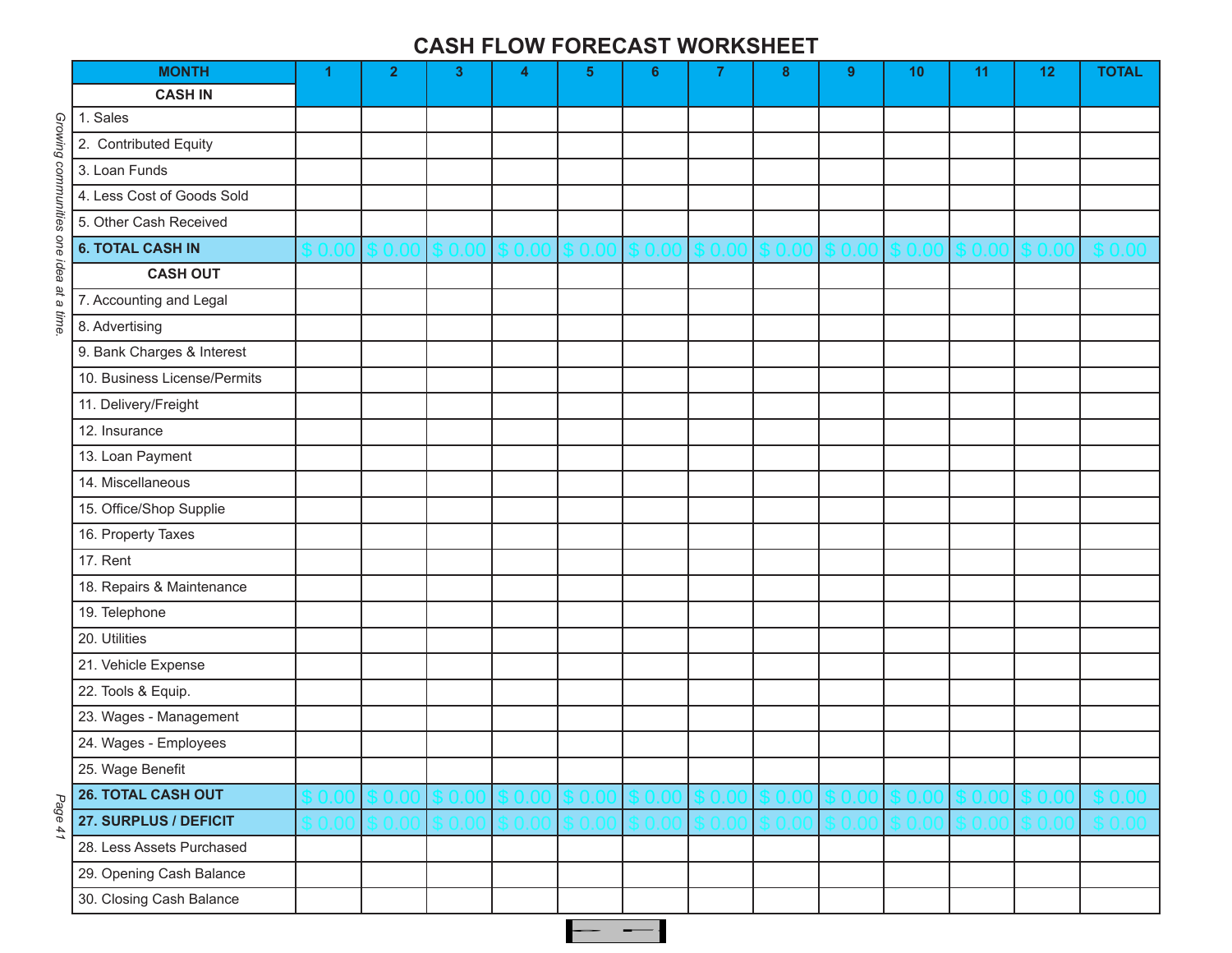## **CASH FLOW FORECAST NOTES**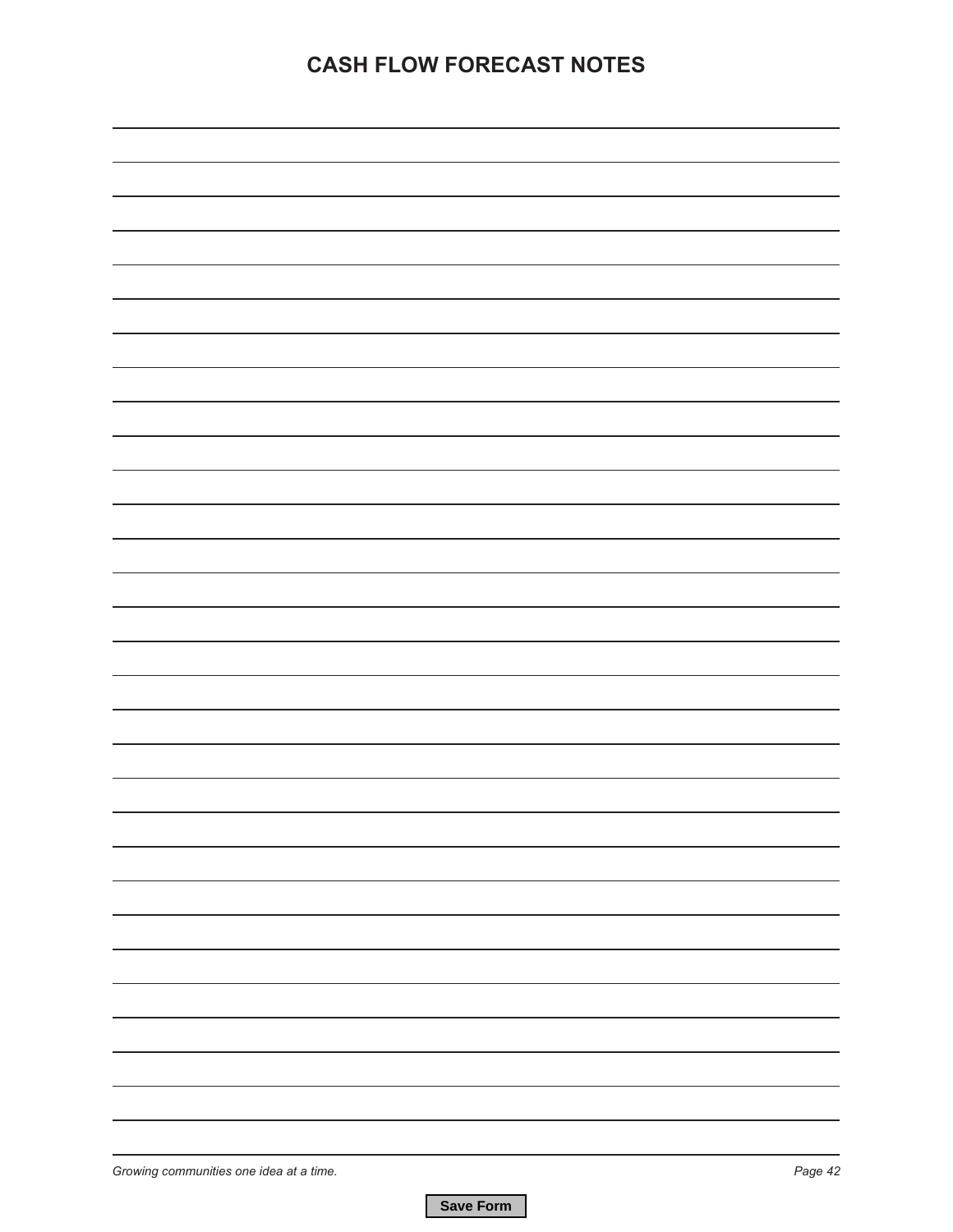# **SECTION 4 - CONCLUSIONS & SUMMARY**

Include the following points in your discussion: Strengths & Weaknesses of the proposed business. If you have any general comments, add them into this section too.

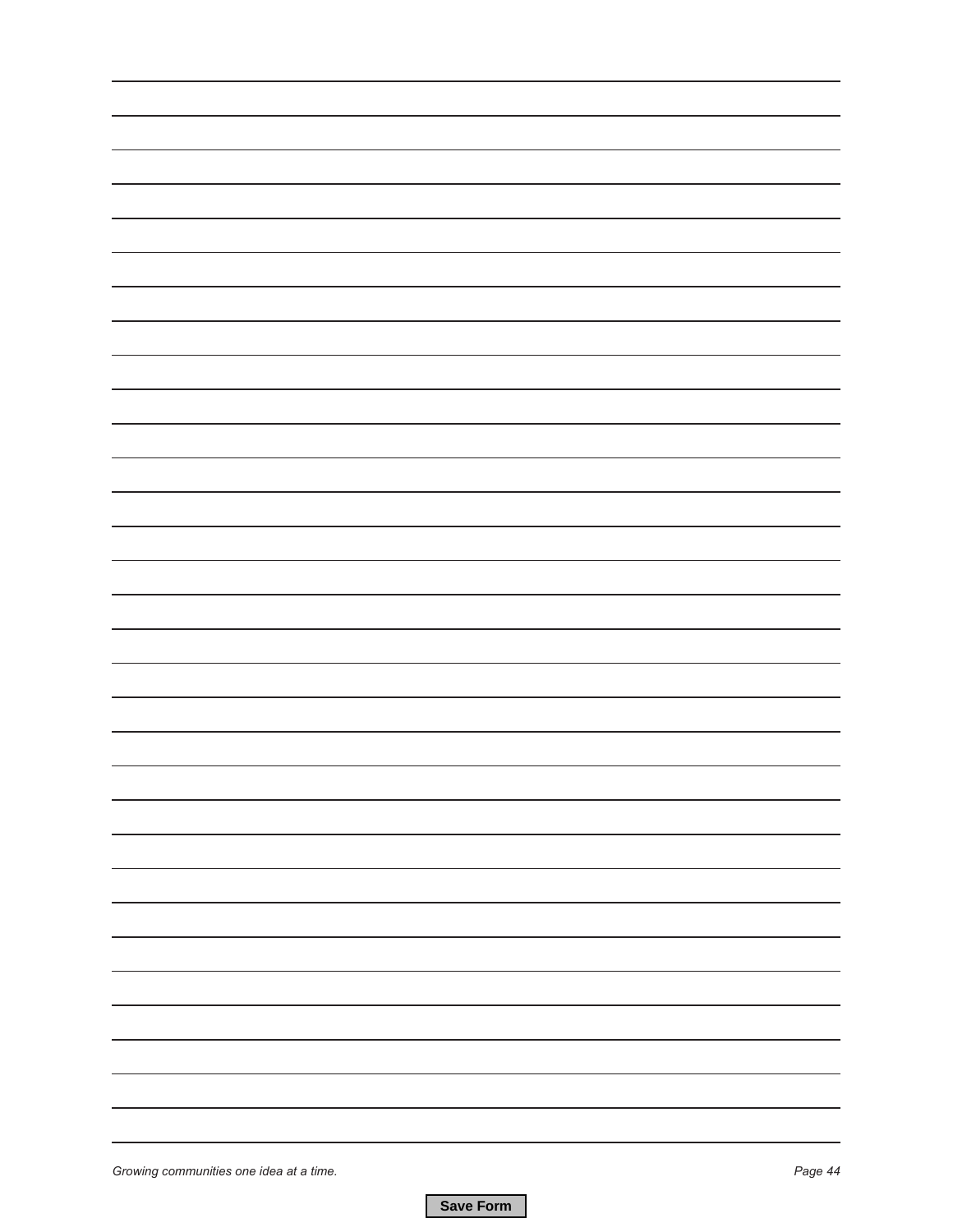# **SECTION 5 - BUSINESS FINANCING**

What are you and your partners or shareholders contributing to this venture in cash?

What are you contributing to this venture in Assets? (Give the current market value of these assets, not the price you paid for them) If there is money owed on these assets, state how much is owing.

How much money do you wish to borrow?

Please make an itemized list of what the money to be borrowed is to be used for.

List available collateral including estimates of value. Include a comprehensive list of assets to be used as security (including serial numbers if applicable) as well as proof of ownership (registration/bills of sale/title documents, etc.)

*Growing communities one idea at a time. Page 45*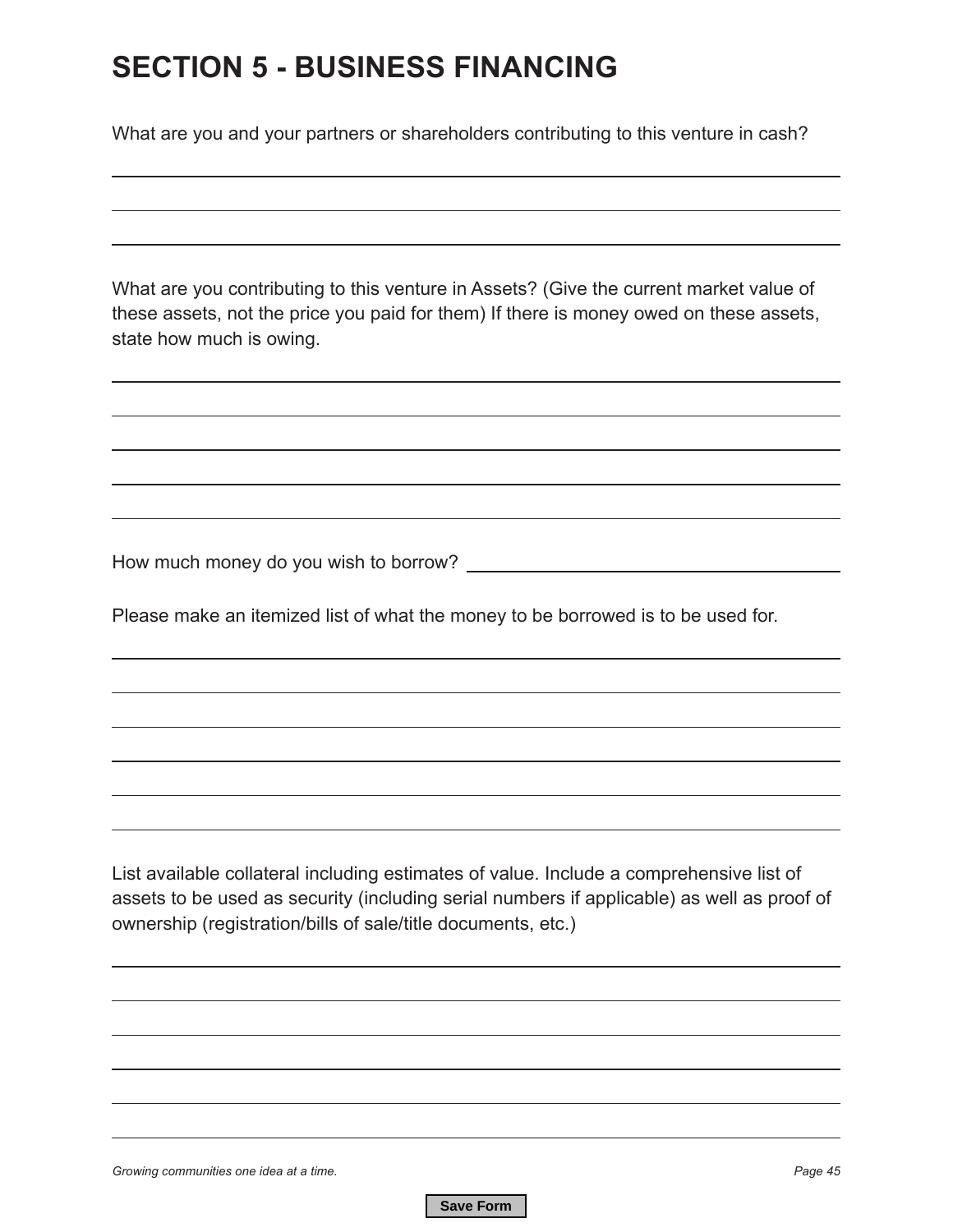# **SECTION 6 - SUPPORTING DOCUMENTATION**

The following provides a list of the supporting documentation that is required (as applicable) to support your Business Plan and/or your request for funding:

- Resumes of key people
- Price schedule for produce line or service
- Market survey data
- **Agreements**
- Articles/publicity/previous advertisements
- Samples of any business cards, brochures
- Copies of any relevant contracts
- Letters of Intent/Support
- If existing business, attach year end financial statements for previous years or as available
- Journeyman tickets or other certificates of importanc
- Offers to purchase
- Quotes
- Tax assessments and/or appraisals for property
- Certificate of Incorporation, if a limited compan
- Business license, development and/or building permit, etc.
- Inspections (required if purchasing used equipment/vehicles)
- Any other items of importance to your business

#### **Visit these web sites for business plan samples and templates and general information:**

- http://www.sb2000.com/bp-howard.html This is a good basic guide. Answer all these questions and you will have a complete, informative business plan.
- http://www.cbsc.org/ibp This is an excellent interactive business plan guide, be prepared to have all your facts and figures read . You can save your work and return to it at any time. Takes on average about 6 - 10 hours to complete.
- http://www.canadabusiness.ca/alberta/ The Business Link site good source of additional information for a small business, including business planning and financing